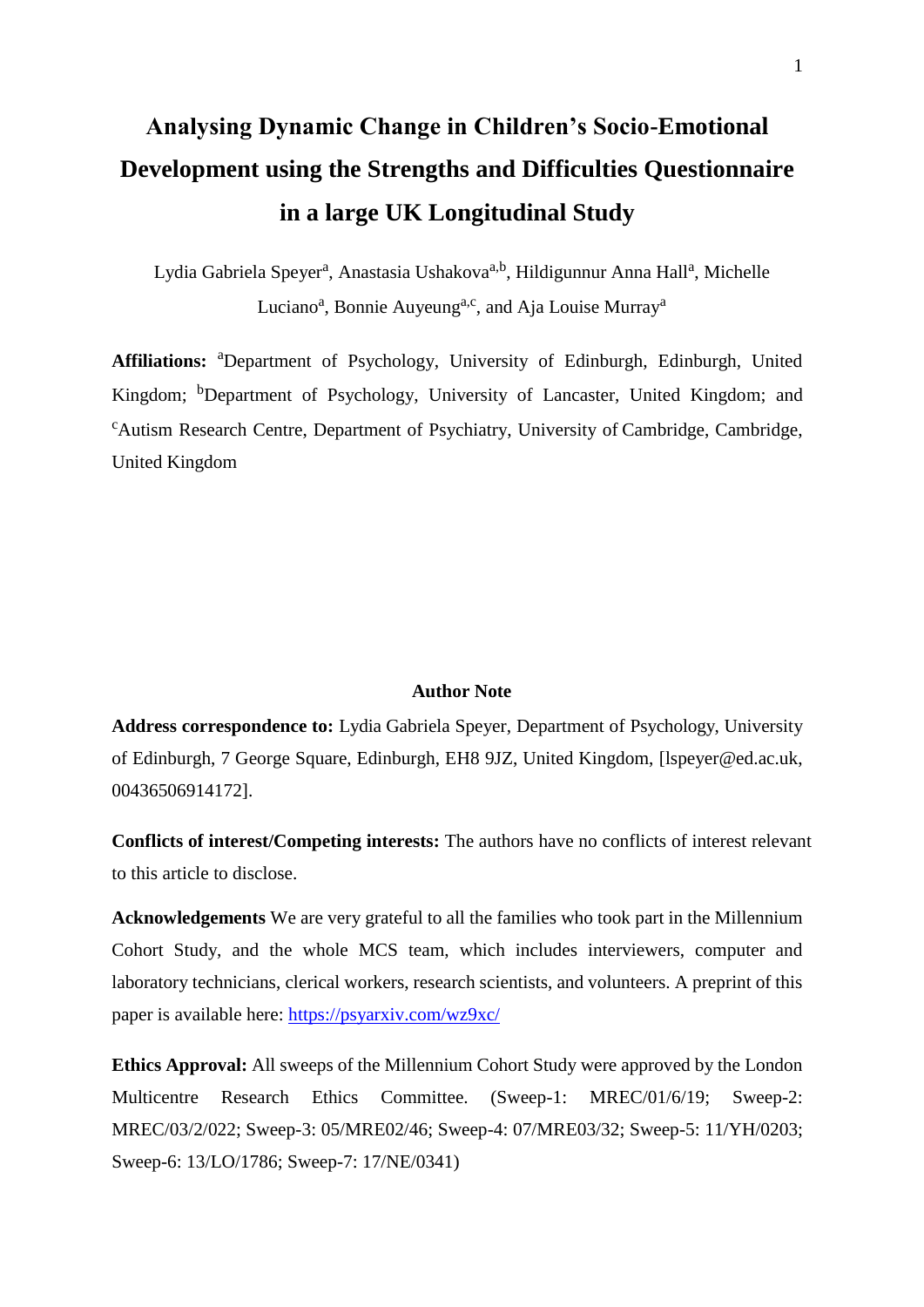**Funding:** The Millennium Cohort Study is funded by the UK Economic and Social Research Council (ES/M001660/1). LGS was funded by the University of Edinburgh through a Principal's Careers Development Scholarship. HAH was funded by the UK Economic and Social Research Council (ESRC) (ES/R500938/1). BA was supported by the European Union's Horizon 2020 research and innovation programme under the Marie Skłodowska-Curie grant agreement No.813546, the Baily-Thomas Charitable Fund (TRUST/VC/AC/SG/469207686), the Data-Driven Innovation Initiative and the UK ESRC (ES/N018877/1). The study sponsors had no part in the design, data analysis and interpretation of this study, in the writing of the manuscript or in the decision to submit the paper for publication. The authors' work was independent of their funders.

**Availability of data and material:** The University of London Centre for Longitudinal Studies owns the copyright for the Millennium Cohort Study (MCS) data used in this study. The MCS data are held/curated by the UK Data Service. Anyone wishing to use the MCS data (found at: https://discover.ukdataservice.ac.uk/series/?sn=2000031) must register and submit a data request to the UK Data Service at http://ukdataservice.ac.uk/. Additional terms and conditions are outlined here: https://www.ukdataservice.ac.uk/get-data/how-to-access/conditions.

**Code availability:** The restructuring and merging script is provided here: https://github.com/Lydia-G-S/Millennium-Cohort-Study-Data-Restructuring-in-R

**Authors' contributions:** LGS conceptualized and designed the study, conducted analyses, drafted the initial manuscript, and reviewed and revised the manuscript. HAH contributed to data analysis and reviewed the manuscript for important intellectual content. AU provided critical feedback on data analysis and methodology, and reviewed the manuscript for important intellectual content. ML and BA made substantial contributions to the conception and design of the study and critically reviewed the manuscript for important intellectual content. ALM made substantial contributions to analysis and interpretation of data, the conception and design of the study and critically reviewed the manuscript for important intellectual content All authors approved the final manuscript as submitted and agree to be accountable for all aspects of the work.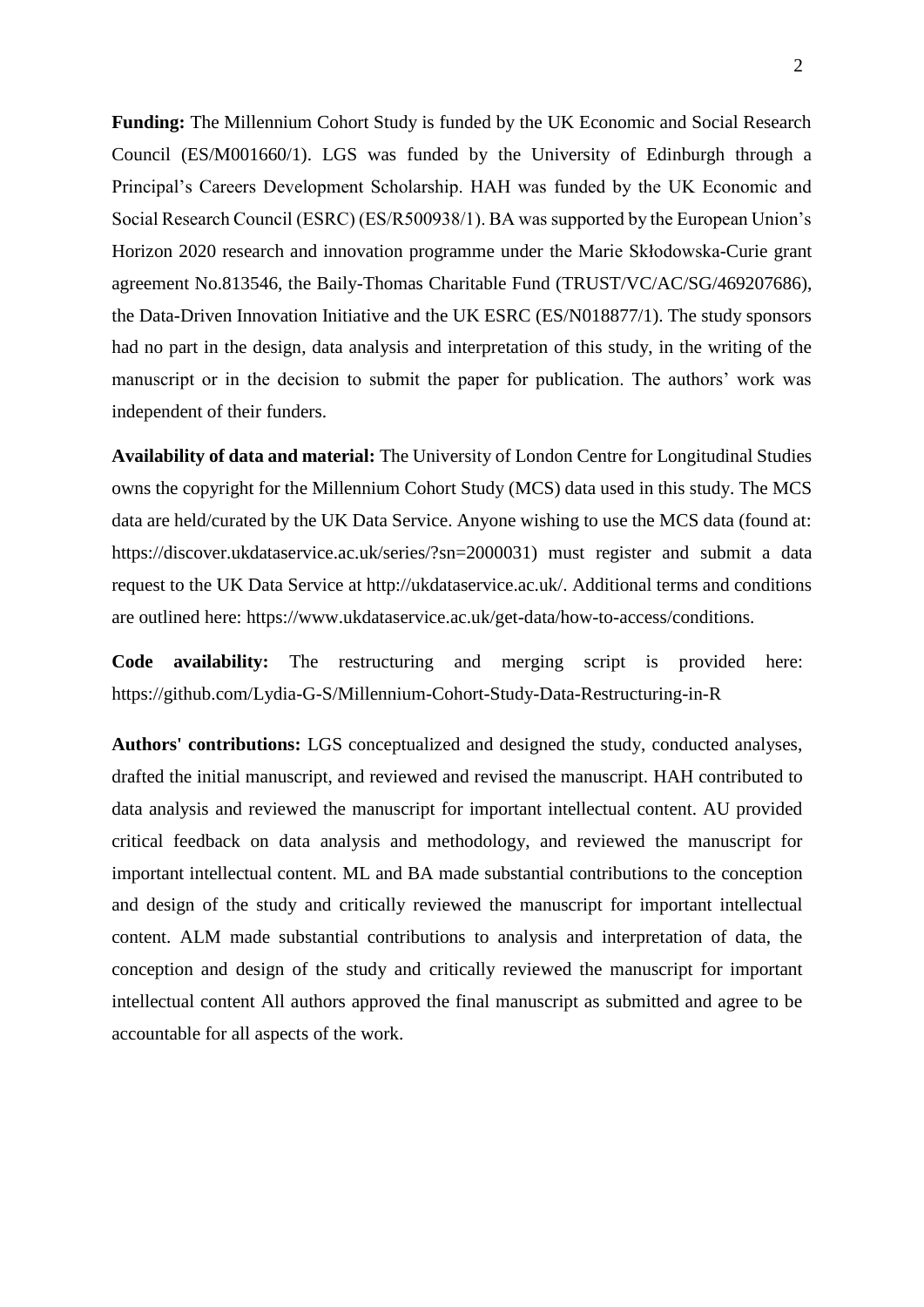## **Abstract**

**Background:** Many children who suffer from one mental health issue also suffer from at least one co-occurring disorder and a range of developmental psychopathology theories, including developmental cascade and network models, have been proposed to explain this widespread comorbidity. Autoregressive latent trajectory models with structured residuals (ALT-SR) and multilevel graphical vector autoregression (GVAR) are recently proposed complementary approaches that can help operationalise and test these theories and provide new insights into the reciprocal relationships between multiple mental health domains to advance the understanding of comorbidity development.

**Methods:** This study uses ALT-SR and multilevel GVAR models to analyse the temporal, contemporaneous, and between-person relationships between key dimensions of child mental health: emotional problems, peer problems, conduct problems, hyperactivity/inattention and prosociality as measured by the parent-reported Strengths and Difficulties Questionnaire (SDQ) in 17,478 children from the UK Millennium Cohort Study at ages 3, 5, 7, 11, 14 and 17 years.

**Results:** Children's strengths and difficulties in different domains of psychosocial functioning were dynamically associated with each other over- and within-time. The ALT-SR highlighted that hyperactivity/inattention plays a central role in affecting other domains over developmental time, while the GVAR model highlighted comparably strong bidirectional relationships between conduct problems and prosociality as well as between emotional problems and peer problems.

**Conclusion:** This study confirms that mental health difficulties influence one another dynamically over time. The complementary techniques of ALT-SR and GVAR models offer different insights into comorbidity and hold promise for supporting the building of more comprehensive developmental psychopathological theories that acknowledge the interconnectedness of different domains of mental health.

*Keywords*: developmental psychopathology; socio-emotional strengths and difficulties; ALT-SR; Graphical Vector Autoregression; Millennium Cohort Study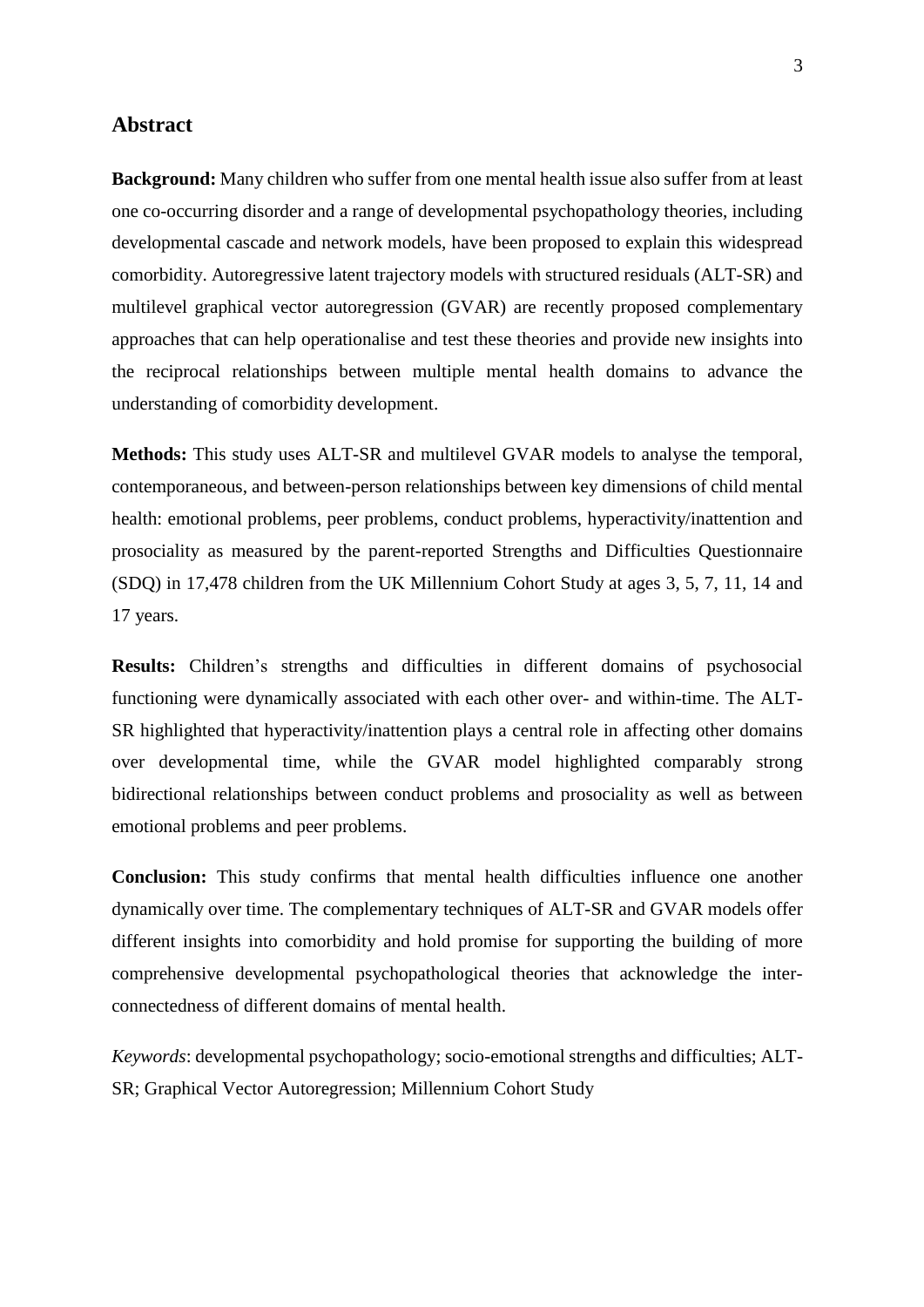## **General Scientific Summary**

Most mental health difficulties, such as emotional problems or hyperactivity, have their onset during childhood and adolescence with many children suffering from one mental health issue also suffering from at least one other. This study presents evidence for complex interactions between different mental health domains over children's development, highlighting the importance of studying mental health as a dynamic system.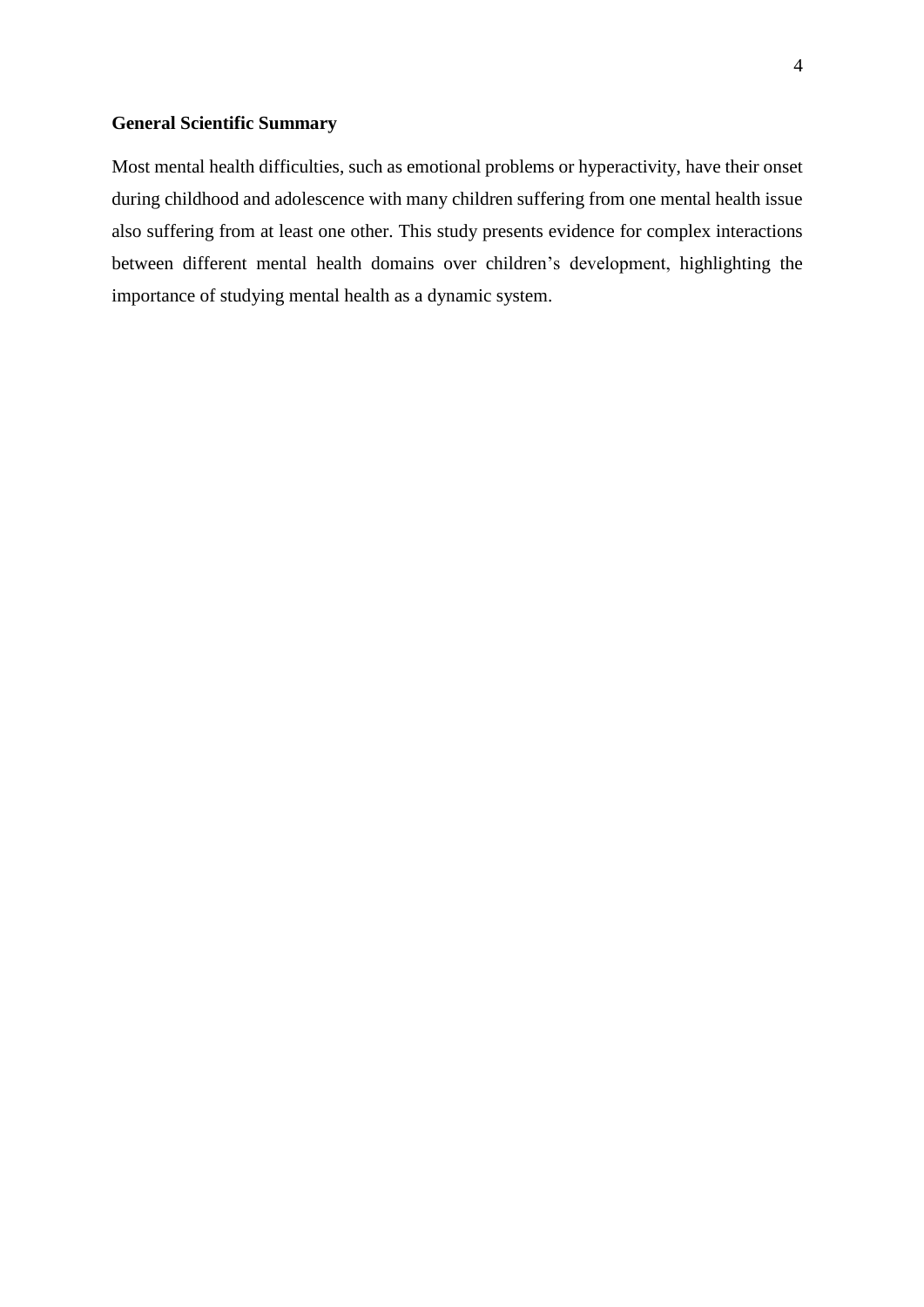Most mental health issues have their onset during childhood or adolescence with an estimated 10-20% of youths suffering from a mental health condition (WHO, 2018). The leading mental health concerns among children and adolescents are attention-deficit/hyperactivity disorder (ADHD), externalising problems such as conduct disorder and internalising problems such as anxiety and depression (Danielson et al., 2018; Ghandour et al., 2019). A much larger proportion of children is further affected by sub-clinical levels of difficulties; for instance, estimates for subthreshold ADHD symptoms are as high as 23% (Balázs & Keresztény, 2014). While ADHD symptoms usually first appear before age 6 but must have an age of onset before age 12 to warrant a diagnosis of ADHD (American Psychiatric Association, 2013), internalising problems and in particular anxiety disorders as well as externalising problems such as impulse control disorders have a median age of onset of 11 years (Kessler et al., 2005). Importantly, more than 40 percent of youths with a lifetime psychiatric disorder go on to develop at least one additional mental illness concurrently or later in life with most comorbidities having an onset before or during adolescence (Kessler et al., 2005; Reale et al., 2017).

Various theories have attempted to explain the high comorbidity rates of mental health problems. In particular, developmental cascade models such as the dual failure model (Capaldi, 1992) and the acting out model (Carlson & Cantwell, 1980) hypothesise that cooccurring mental health problems are the results of cascades from one mental health problem, for example conduct problems, to risk factors such as peer problems that then lead to problems in another domain, for example emotional problems (Masten & Cicchetti, 2010). Similarly, according to the ontogenic process model of externalizing psychopathology comorbidities are the result of complex longitudinal transactions between individual vulnerabilities (e.g., genetic factors) and contextual risk factors (e.g. hostile parenting) (Beauchaine & McNulty, 2013). To date, a substantial body of research has found support for these models (Han et al.,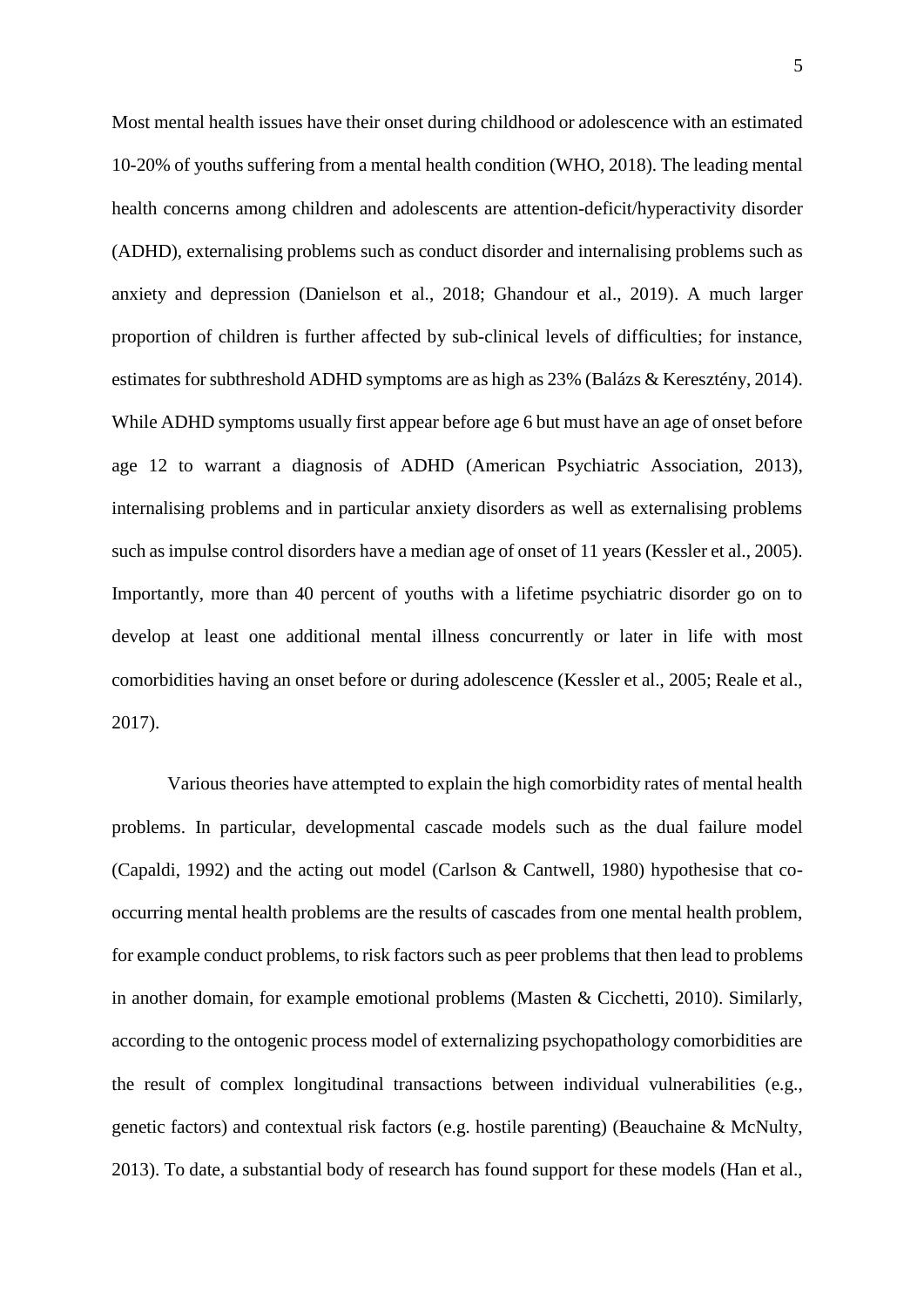2020; Murray, Obsuth, Zirk-Sadowski, et al., 2020; van Lier & Koot, 2010; Yu et al., 2018), however, much of the existing evidence comes from studies that have used methods that did not adequately operationalise the processes implied by such cascade models. In particular, cross-lagged panel models (CLPMs) have often been the method of choice (e.g. Obsuth et al., 2020; van Lier et al., 2012). However, CLPMs suffer from a major limitation in that they conflate within- and between-person effects (Berry & Willoughby, 2017). Considering that the developmental relations of interest refer to within-person processes, it is vital to appropriately account for between-person differences. This is particularly important in the context of interventions which will have to be guided by within-person findings in order to be effective (Hamaker et al., 2015). Also, most studies to date investigating cascade models, including a limited number of studies that have used methods suitable for disaggregating within- from between-person effects, have only studied comorbidities between a small number of mental health issues (e.g., internalising and externalising problems) (e.g. Murray, Caye, McKenzie, et al., 2020; Murray, Eisner, & Ribeaud, 2020; Oh et al., 2020; van Lier & Koot, 2010). However, previous research suggests that almost all common socio-emotional issues, that is conduct problems, hyperactivity/inattention, emotional problems, peer problems and prosociality, are connected to all others (e.g. Andrade & Tannock, 2013; Murray, Eisner, & Ribeaud, 2020; Obsuth et al., 2015, 2020; Patalay et al., 2017). This implies that simultaneously examining all their relations and their development over time is critical to get a complete picture of mental health development

An alternative conceptualisation of comorbidities comes from the network approach to psychopathology (Borsboom, 2008). This approach views psychological disorders not as a collection of symptoms that can be explained by a unitary underlying abnormality (e.g., ineffective serotonin regulation) but as an interacting system of mutually reinforcing symptoms (e.g., insomnia leading to increased fatigue) (Jordan et al., 2020). This also means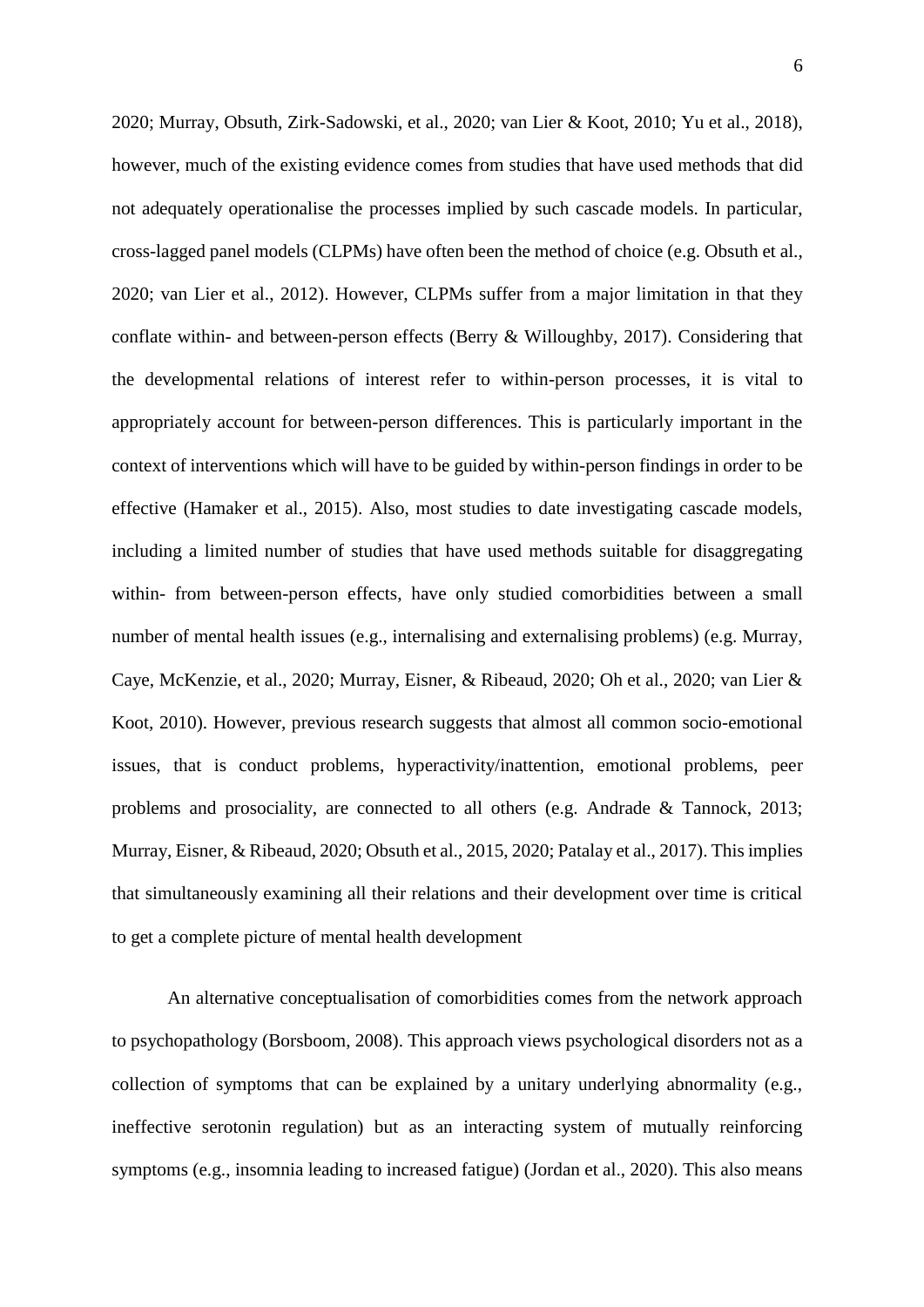that difficulties thought to be characteristic of one disorder can drive the development of difficulties in another domain through so called 'bridge symptoms', activating another symptom network (Jordan et al., 2020). While a specific symptom network might be given a label such as depression, this conceptualisation of psychopathology highlights that all mental health domains are interconnected. Thus, the network approach to psychopathology further highlights that to better understand the pathogenesis of mental health problems and consequently improve mental health interventions, it is crucial to move beyond pairwise analyses of mental health problems and to comprehensively track the developmental interplay of commonly co-occurring mental health difficulties from early childhood into adulthood.

The current study applies two state-of-the-art methods to model dynamic relations of multiple mental health domains: autoregressive latent trajectory models with structured residuals (ALT-SR; Curran et al., 2014) and multilevel graphical vector autoregression (GVAR; Epskamp, 2020). As well as providing the means to model the concurrent and temporal inter-relations between multiple mental health issues predicted by various developmental cascade and network theories simultaneously, they have the advantage of allowing within- and between-person relations to be disentangled. This is an important advance over models such as cross-lagged panel models, which conflate between- and withinperson effects and thus provide ambiguous results regarding the development of comorbidity (Berry & Willoughby, 2017). Beyond this, the ALT-SR and GVAR approaches offer complementary strengths. While GVAR models provide an intuitive visualisation of complex relations between multiple repeatedly measured variables making them particularly useful for the study of a large number of domains at once, they assume the same relation over the whole of development. This might be problematic when analysing mental health development as mental health risk factors, manifestations, and levels have been shown to change over development (Cherkasova et al., 2013; Meeus, 2016; Rapee et al., 2019). For instance, peer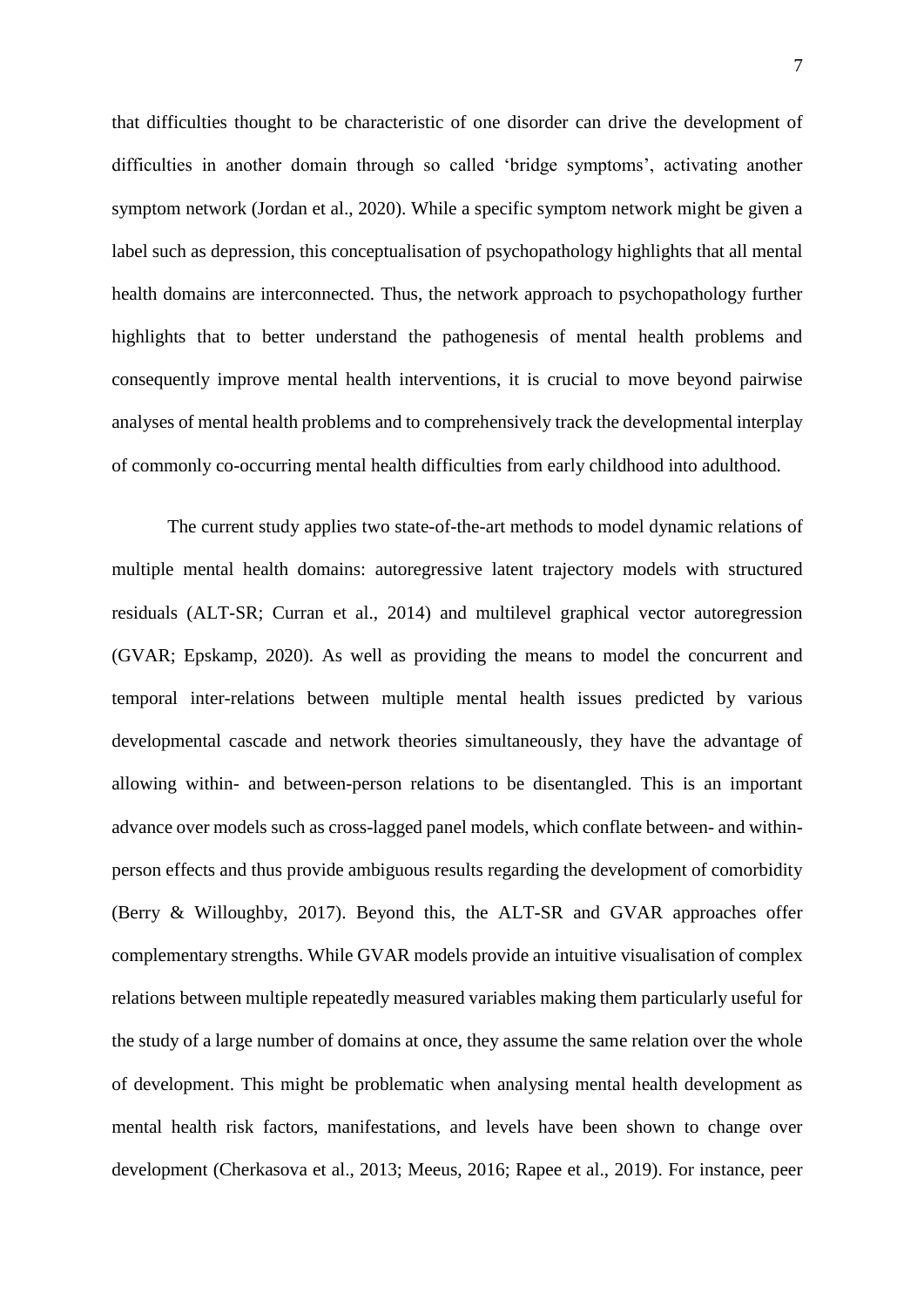relationships have been found to become increasingly important during adolescence (Steinberg & Monahan, 2007) and given their hypothesised role in linking different mental health issues (Capaldi, 1992), this could engender fundamental shifts in the inter-relations between different domains of mental health. Some evidence for this has already been found in the empirical literature (e.g. Murray, Eisner, & Ribeaud, 2020). In contrast to GVAR models, ALT-SRs allow for the estimation of time-varying paths which allows the investigation of dynamics that might change over development. However, this means estimating a very large number of parameters, making interpretation difficult when moving beyond the analysis of pairwise relations.

ALT-SRs are already beginning to yield new insights into where existing developmental psychopathology theory holds and where it requires further development (e.g. Davis et al., 2018; Murray, Eisner, & Ribeaud, 2020; Murray, Obsuth, et al., 2021; Oh et al., 2020). For example, Murray et al. (2020) found that when using an ALT-SR, the direction of relations between externalising and internalising problems reversed between childhood and adolescence, suggesting that while the dual failure model captures the inter-relations between externalising and internalising problems in childhood, a different model might be required to explain their relations in adolescence. The use of ALT-SR was important for this insight. In it, the relevant negative effects emerged much more clearly than in a corresponding CLPM fit for comparison.

Multilevel GVAR models have their origin in the network approach to psychopathology and have not yet been applied to study how mental health relations unfold over childhood and adolescence. However, network models fit to cross-sectional data have provided important new insights that show the promise of this approach (e.g. Beard et al., 2016; Rouquette et al., 2018). For example, a symptom level analysis of emotional and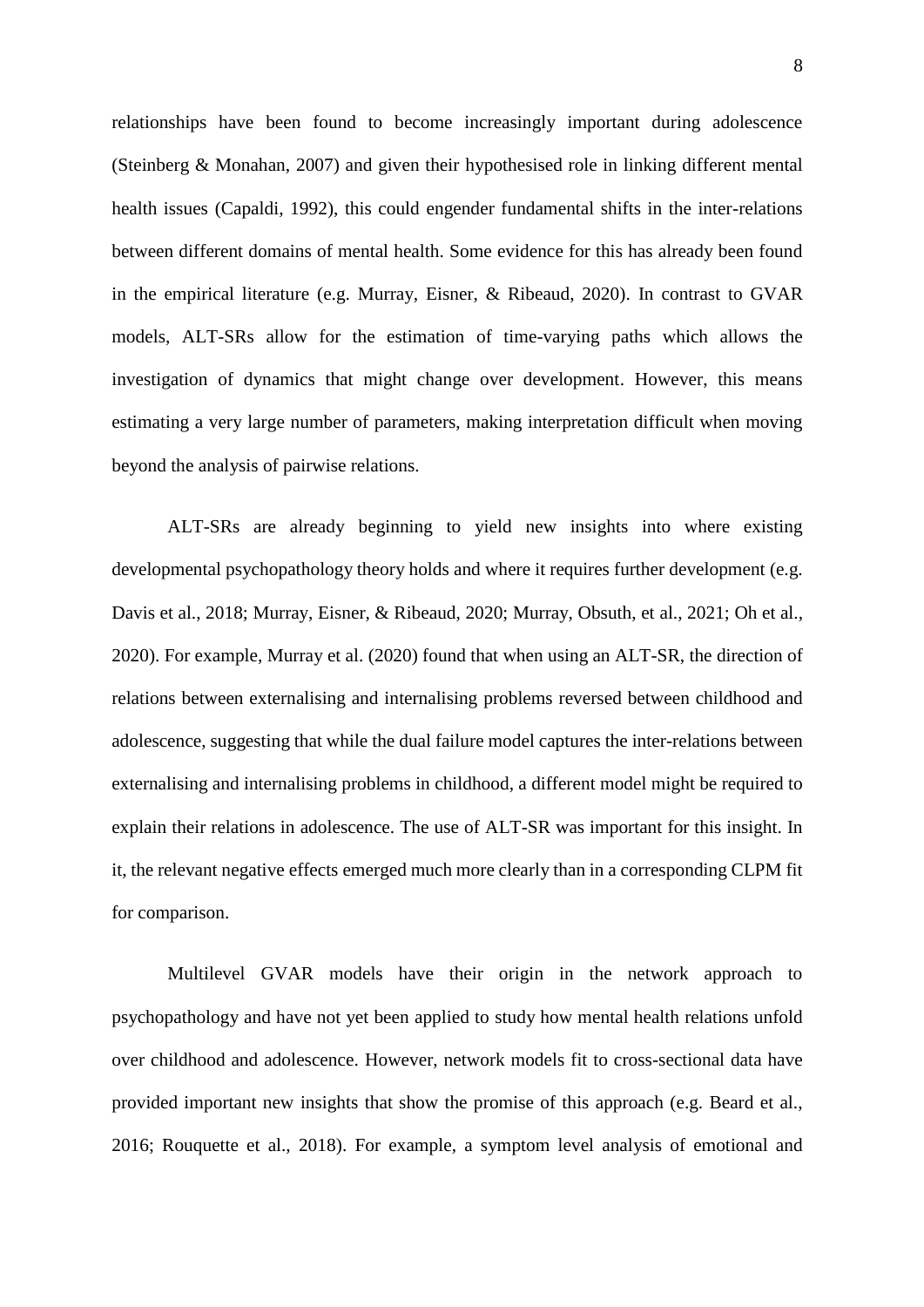behavioural problems found that these domains are highly interlinked during childhood with higher scores on bridge symptoms being predictive of later development of anxiety disorders (Rouquette et al., 2018). Thus, the recent development of multilevel longitudinal network models provides valuable opportunities for gaining a more comprehensive understanding of developmental psychopathology as these models allow for the inclusion of a much larger number of variables than models such as CLPMs or ALT-SRs.

In the present study, GVAR and ALT-SR models will be used to analyse socioemotional development, as measured by the Strengths and Difficulties Questionnaire longitudinally at 3, 5, 7, 11, 14 and 17 years, in children participating in the Millennium Cohort Study, a British birth cohort study. This will contribute to a more complete picture of mental health development, giving insights into the dynamic relationships between different mental health domains over development.

## **Method**

#### **Participants**

The Millennium Cohort Study (MCS) is a longitudinal birth cohort study of around 19,000 children born in the United Kingdom at the beginning of the  $21<sup>st</sup>$ -century. To date, there have been seven sweeps of data collection at the children's following ages: 9 months, 3, 5, 7, 11, 14 and 17 years. For details, see MCS cohort profiles and documentation (Connelly & Platt, 2014; Joshi & Fitzsimons, 2016; Radu, 2019). The current study included all children who had complete SDQ data at least at one time-point between the ages of 3 and 17 ( $N = 17,478$ ).

## **Ethical Considerations**

The MCS is funded by the UK Economic and Social Research Council (ES/M001660/1; Shepherd & Gilbert, 2019) and was approved by the London Multicentre Research Ethics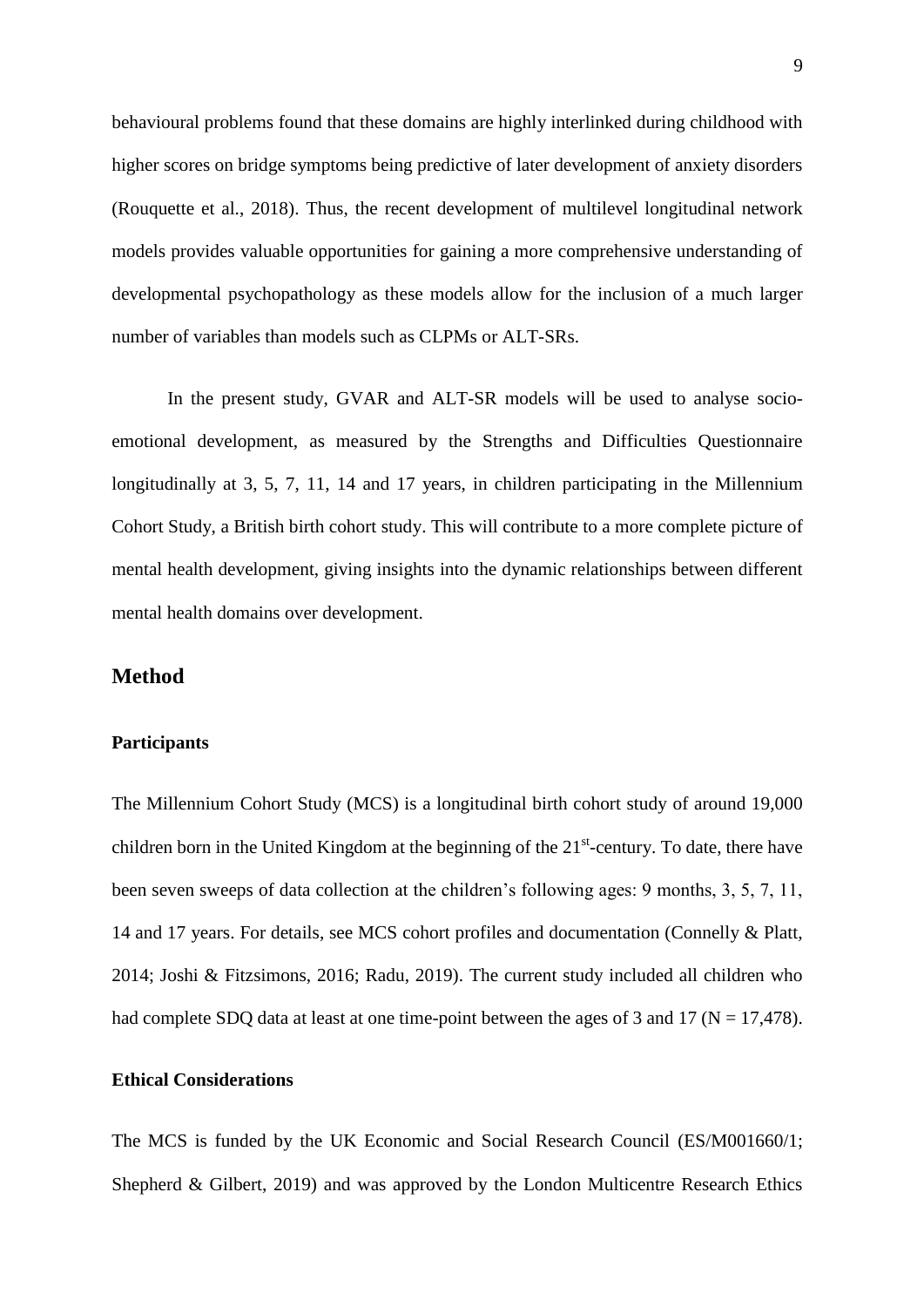Committee. Written consent was obtained from all participating parents at each sweep.

## **Measure**

Children's socio-emotional strengths and difficulties were measured using the Strengths and Difficulties Questionnaire (SDQ), a behavioural screening tool that has been validated for use in 3 to 16-year olds (Goodman, 1997). The SDQ is widely used, not only for longitudinal analyses, but also in education and clinical settings where it contributes to clinical decisionmaking (Sosu & Schmidt, 2017). The questionnaire consists of 25 items divided equally between 5 subscales: emotional symptoms, conduct problems, hyperactivity/inattention, peer relationship problems and prosociality. Subscale scores are calculated by summation of the relevant item scores. Higher scores on any of the subscales indicate more behavioural problems, except for the prosociality subscale where higher scores indicate behavioural strengths. In the MCS, parents, predominantly mothers, completed the SDQ when the children were aged 3, 5, 7, 11, 14 and 17 years. At age 3, a modified version of the SDQ was administered, adapting two items in the conduct and one item in the hyperactivity subscale for age-appropriateness. The SDQ has good structural, discriminative and convergent validity (Kersten et al., 2016) and shows configural, metric and scalar gender and longitudinal invariance across all subscales for ages 5 to 14 in the MCS, supporting its use for comparing variances and covariances and to examine developmental trajectories (Murray, Speyer, et al., 2021). However, the same study suggested that invariance did not extend to ages 3 and 17, necessitating caution when interpreting possible age differences in symptom levels and relations at these ages compared with ages 5 to 14.

#### **Statistical Analyses**

Prior to analysis, using R (R Core Team, 2017), some of the datasets were restructured and merged to allow for longitudinal analysis (script: [https://github.com/Lydia-G-S/Millennium-](https://github.com/Lydia-G-S/Millennium-Cohort-Study-Data-Restructuring-in-R)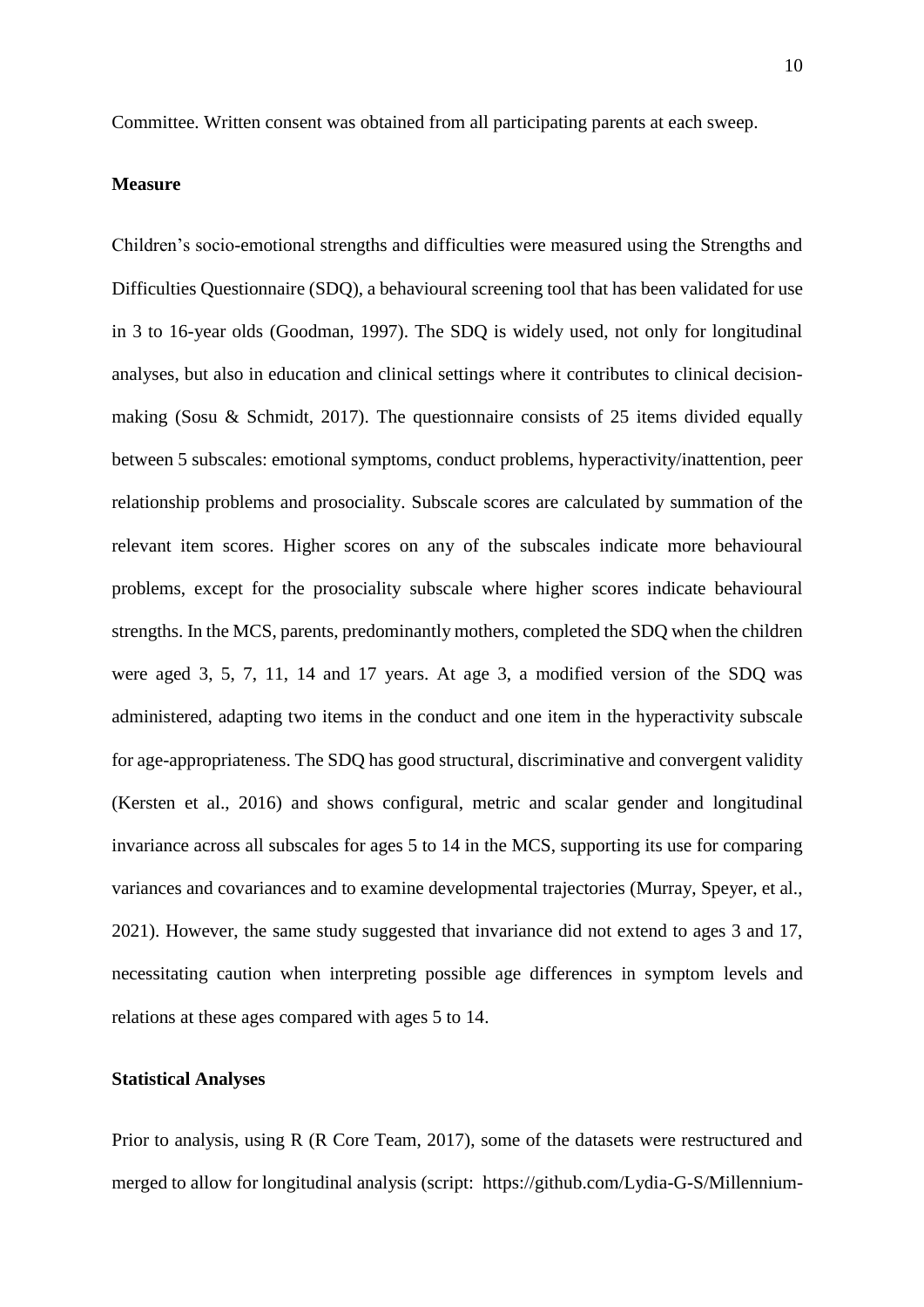[Cohort-Study-Data-Restructuring-in-R\)](https://github.com/Lydia-G-S/Millennium-Cohort-Study-Data-Restructuring-in-R). In the current study, sum-scores of the subscales of the SDQ were used for both the ALT-SR and the GVAR model since the high complexity of a latent variable measurement model would have likely led to estimation difficulties in both models. Additionally, previous research using the SDQ has shown that sum-score approaches yield similar results to latent modelling approaches (Vugteveen et al., 2020).

## Autoregressive Latent Trajectory Model with Structured Residuals (ALT-SR)

Autoregressive latent trajectory models with structured residuals (ALT-SR) combine the key feature of Latent Trajectory Models (LTM) and cross-lagged panel models (CLPM). In LTM, variables are modelled longitudinally by estimating latent growth curve factors that capture how one variable changes over time (Curran et al., 2014). CLPMs describe repeatedly measured variables as a function of its own and other variables' past values. Hence, the predictors of the variable are the time delayed values, also called lags, of this series of measures. Most commonly, a lag of 1 is chosen which assumes that the current value of a variable depends on its own first lag, i.e., its value at the preceding time point (Epskamp et al., 2018).

ALT-SRs allow for the estimation of latent growth curves and autoregressive and crosslagged effects within one model (Curran et al., 2014). The growth curve part of the ALT-SR includes an intercept and linear slope factor (additional slope factors can be included to capture higher-order growth). The intercept and slope factor means capture the initial levels and change in symptoms, while their variances capture individual differences in initial levels and change (Mund & Nestler, 2019). The autoregressive and cross lagged effects are defined between the variables' residuals after estimating the growth curve and reflect deviations from the person-specific growth curves at a certain time points. For a schematic illustration of a two-outcome ALT-SR, see Figure S1 in the online supplementary materials. This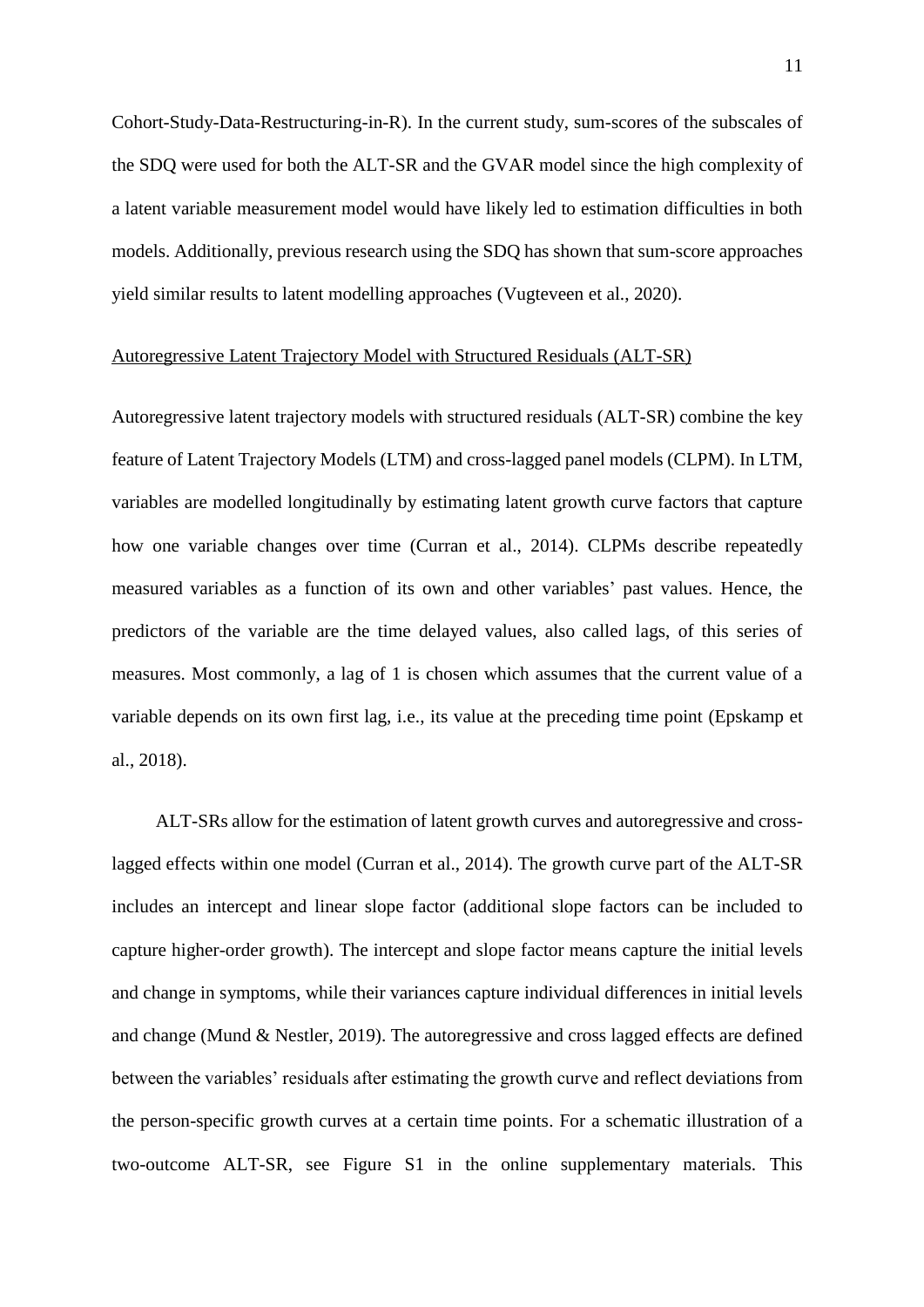specification thus allows within-person relations to be separated from between-person variation. Autoregressive and cross-lagged parameters capture the relationships between these within-person residuals and the same or a different variable's within-person residuals at a consecutive time point, respectively. Covariances at each time estimate within-time associations between constructs (e.g., associations between conduct and peer problems at age 3) (Mund & Nestler, 2019). In order to facilitate model identification, it is necessary to place constraints on some part of the model structure, especially when investigating the interrelations of multiple constructs over time. One option is to constrain autoregressive, cross-lagged and covariances to take the same value across time (e.g. Mund & Nestler, 2019), thus assuming that the developmental relations of interest are stable across development as is also assumed in the GVAR model. Alternatively, if the interest lies in how developmental relations might change over time, these paths can be allowed to vary and constraints can be placed on the slope variance and covariance structures (e.g. Berry & Willoughby, 2017). Constraining slope variances and covariances to zero implies that there are no systematic between-person relations among the latent curve components. Thus, if this assumption is violated, the residuals might still, to a limited extent, be confounded by between-person differences.

Since relations in children's socio-emotional development may vary over the developmental period (Meeus, 2016; Murray, Eisner, & Ribeaud, 2020), we fit two ALT-SRs, one model including time-varying paths and another model including constrained paths to fully account for between-person effects. Both ALT-SRs were fit using the R package *lavaan*  (Rosseel, 2012)*.* First a model with constraints placed on the residual structure was fitted. For the latent growth curve part of the model, intercepts and linear as well as quadratic slopes were fitted for all SDQ domains since previous research has found that children's and adolescents' mental health trajectories follow a curvilinear trend (Murray, Eisner, Nagin, et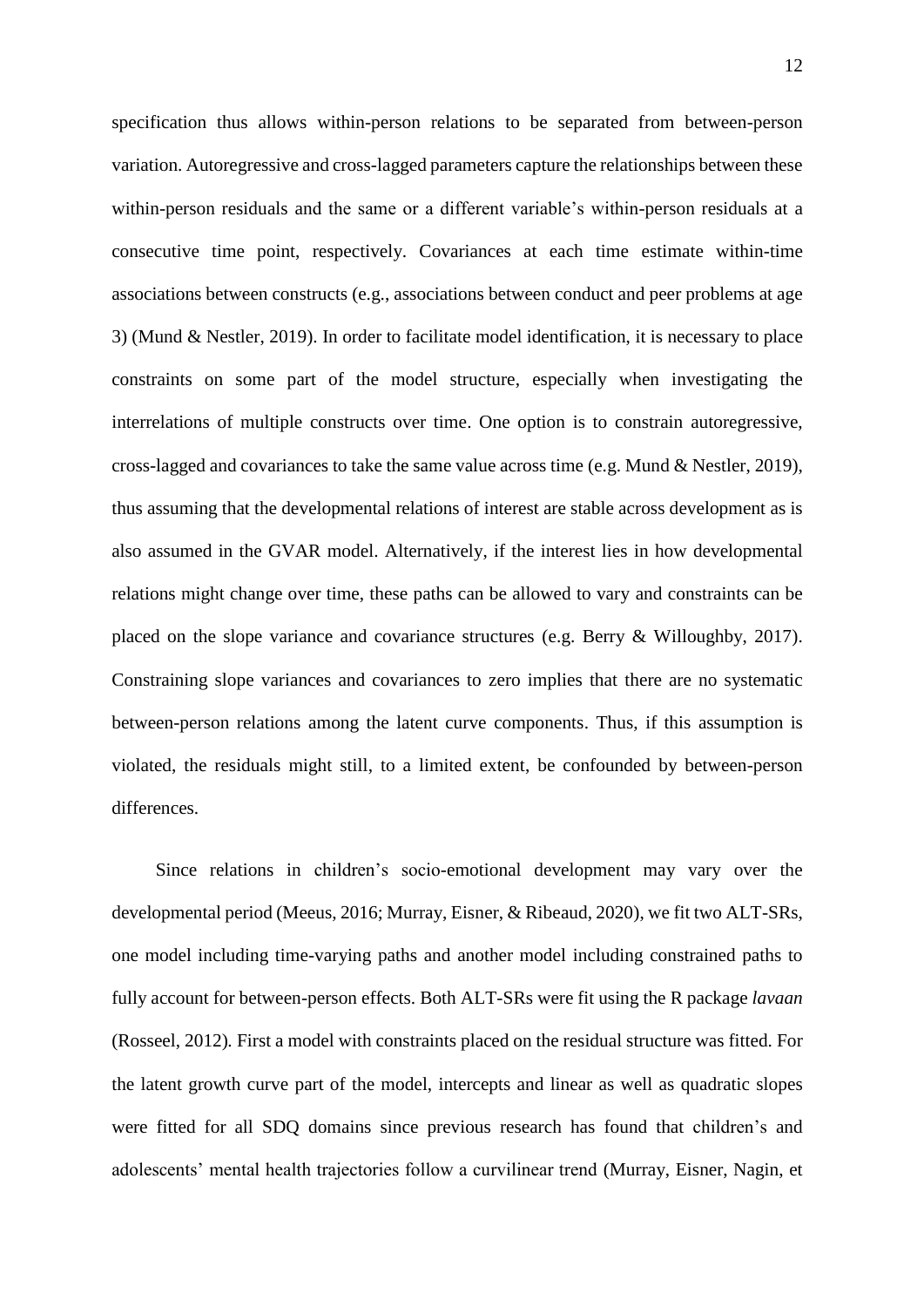al., 2020). Intercept factor loadings were fixed to 1, and time intervals for slope factor loadings were fixed proportional to the spacing between measurement occasions. Intercept and slope factor means, as well as intercept, slope factor and residual factor variances were freely estimated. In order to obtain an admissible model solution, quadratic slope factor variances were constrained to zero. Autoregressive and cross-lagged effects as well as residual factor covariances between all domains at each time point were estimated and constrained to be equal across all lags. In addition, residual covariances for the first time point were freely estimated while covariances between residuals for the first time point and intercepts and slopes were constrained to zero as the first measurement wave has to be treated as predetermined (there are no past variables that can predict these values) (Mund & Nestler, 2019). The model including time-varying paths was estimated following the same structure, except that autoregressive and cross-lagged effects as well as residual factor covariances were allowed to vary over time, while all slope variances and covariances were fixed to zero. Both ALT-SRs were estimated using Full Information Maximum Likelihood (FIML) to account for missing data. Model fit was judged to be acceptable if Comparative Fit Index (CFI) was >.90, Tucker Lewis Index (TLI) >0.90 and Root Mean Square Error of Approximation (RMSEA) <.05 (Kline, 2005) .

#### Multilevel Graphical Vector Autoregression Model

In a vector autoregression (VAR), each variable is modelled as a combined function of its past values as well as the past values of other variables included in the model. VAR models are mostly used to understand temporal relationships between different variables, but they can also be used to understand contemporaneous relationships, that is, how variables are associated with each other at one specific time point (Wild et al., 2010). To guard against overfitting, regularisation or pruning can be incorporated into the estimation procedure. The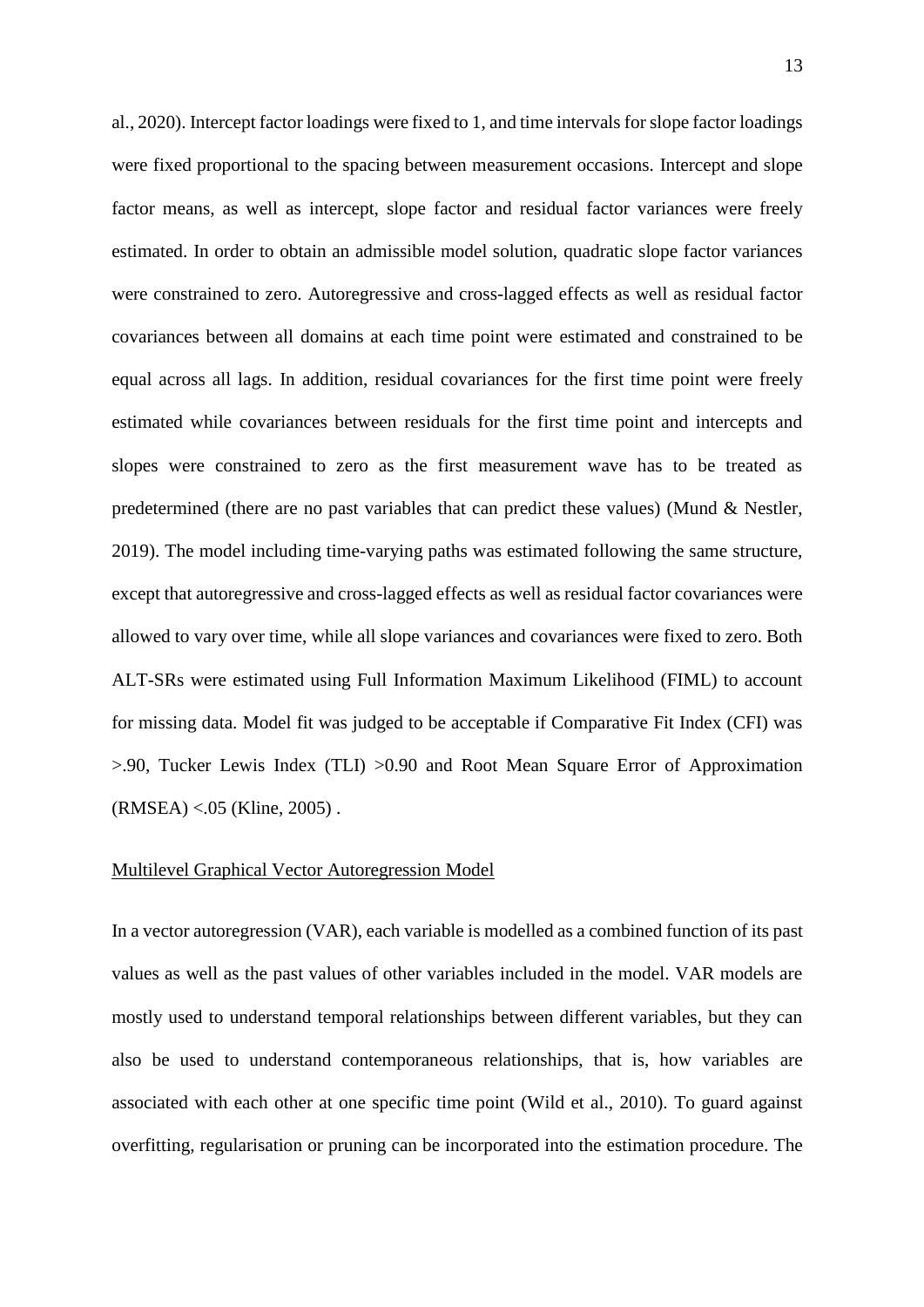resulting sparse, structural relationships can then be modelled and represented as a Gaussian Graphical Model (GGM) which offers advantages in interpretation as it intuitively visualises the complex dependency structure in a system of variables in the form of a partial correlation network. This type of constrained VAR is commonly called graphical vector autoregression (GVAR, Epskamp et al., 2018).

In a graphical model, measured variables are represented by nodes that are connected by edges to indicate relations between variables. In the temporal network, these edges are directed and therefore include arrows to indicate the direction of effect, that is, whether one variable predicts another at the next measurement occasion. In the contemporaneous network which is based on the residualised covariance structure after accounting for the effects of past measurements, edges are undirected and only indicate conditional dependencies between these variables. Finally, in the between-person network, undirected edges are used to describe the relationships between the stationary means of all subjects, again indicating conditional dependencies between variables (Epskamp et al., 2018).

Structurally, the GVAR model is closely related to the ALT-SR as it is based on the random-intercept cross-lagged panel model (RI-CLPM) (Epskamp, 2020). RI-CLPMs only include random-intercepts to account for between-person processes (Hamaker et al., 2015) while ALT-SRs additionally fit a latent curve model before estimating autoregressive and cross-lagged effects. GVAR models further adapt the RI-CLPM to model the within-person and between-person covariance structures in the form of GGMs rather than as marginal variance-covariance matrices. In addition, GVAR models assume stationary relations in order to avoid the estimation of a variance–covariance structure for the first measurement wave, hence, in contrast to ALT-SRs, they do not treat the first measurement wave as exogenous (Epskamp, 2020). Overall, the between-person network in the GVAR model is similar to the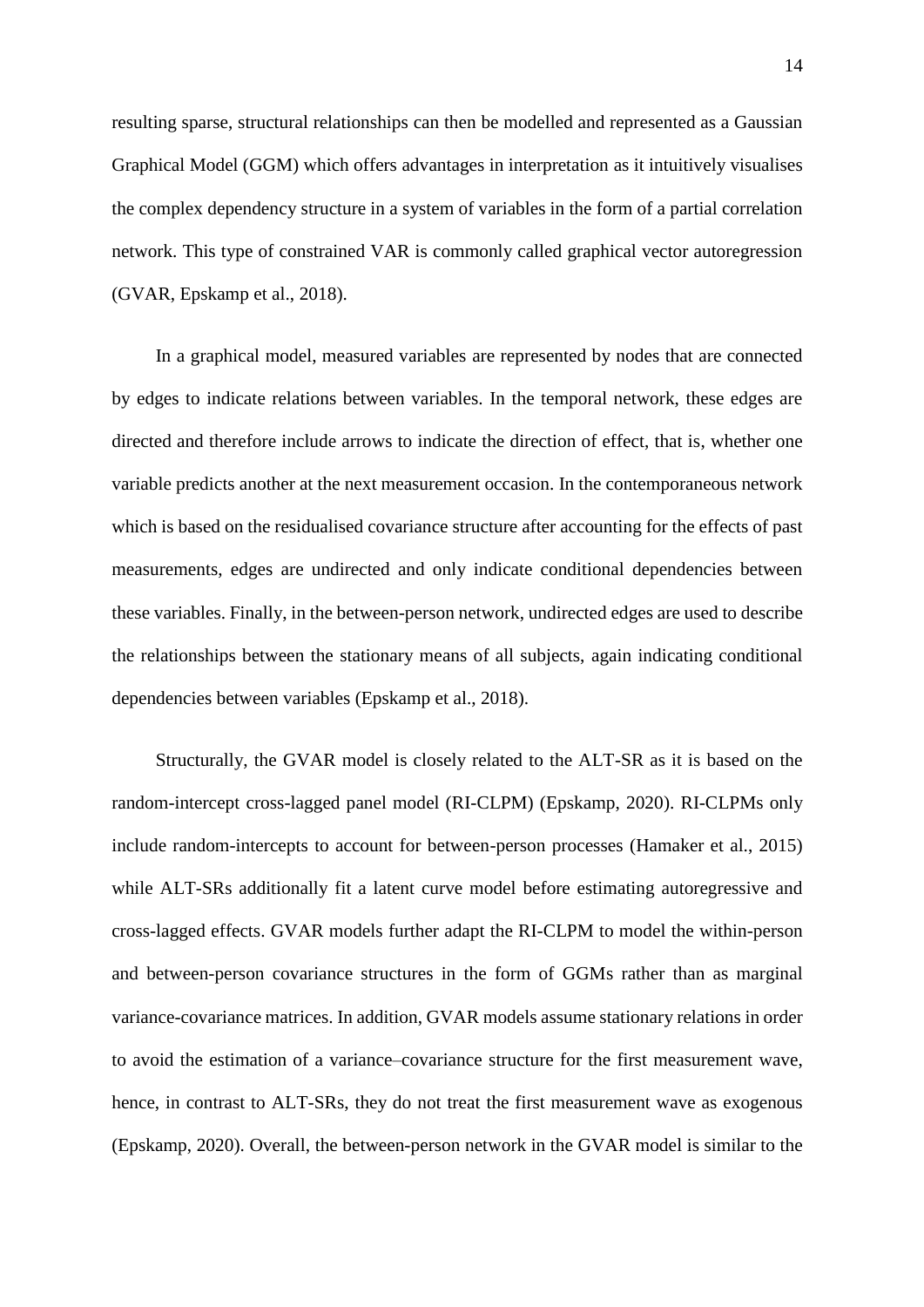intercept factor covariance structure of the ALT-SR, while the contemporaneous and the temporal GVAR networks can be thought of as analogous to the residual factor within-time covariances and the autoregressive and cross-lagged relations from the ALT-SR respectively.

To analyse the temporal, contemporaneous and between-person relations between the different subscales of the SDQ, a multilevel GVAR was conducted. The GVAR model was fit using the *psychonetrics* package version 0.8 (Epskamp, 2020). To meet the stationarity assumption of the GVAR model, the data was detrended for linear, quadratic and cubic agerelated effects and standardised across time points prior to fitting a saturated model. Further, unequal measurement occasions were accounted for by specifying non-measured time points as missing (e.g., missing for measurement at age 9 to account for different measurement intervals between ages 5 and 7 compared to 7 and 11). The model was estimated using FIML to account for missing data. The resulting model was pruned to reduce complexity and decrease the chance of finding false positives. After this, the following model fit statistics were computed: CFI, TLI and RMSEA. The estimated networks were visualised using the R package *qgraph* (Epskamp et al., 2012)*.* Finally, 25% case-drop bootstrapping routines (N = 1000) were employed to gain information on stability of parameter estimates (Epskamp, 2020).

## **Results**

Descriptive Statistics for all SDQ subscales at each measurement occasion are presented in Table S1 in the online supplementary materials. The ALT-SR with cross-lagged, autoregressive and residual covariances constrained to be equal across time had a good fit (*CFI* = .946, *TLI* = 0.935 and *RMSEA* = .038 with 90% *CI:* .037 to .039, *BIC* = 1394847.303). Autoregressive and cross-lagged effects are presented in Table S2, available online, and visualised in the form of a network of significant regression coefficients (Figure 1(a)). Results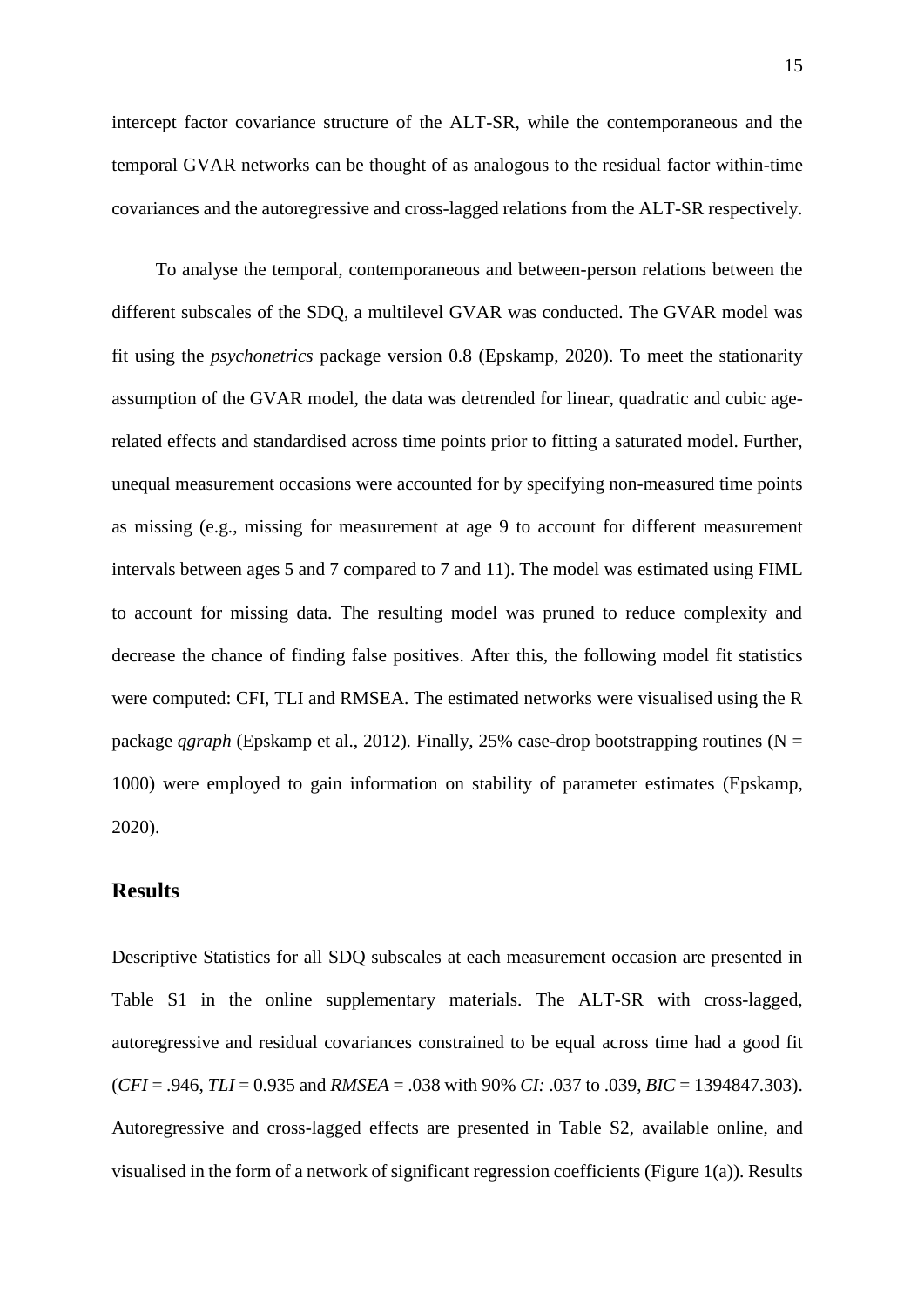showed that the different SDQ domains were dynamically associated with each other, and that all domains were autocorrelated. In particular, the hyperactivity/inattention domain appeared to play a central role as it shared directed links with all other domains of socio-emotional development.

### [Figure 1 about here]

Results for within-time relationships (residual covariances) are visualised as a covariance network in Figure 1(b). These networks indicate that increases in any of the SDQ domains were significantly associated with higher scores on any of the other domains, except for prosociality which was associated with lower scores. This reflects the fact that the prosociality domain indicates strengths while the other domains indicate difficulties. For parameter estimates of within- and between-person associations see Table S2, available online.

The ALT-SR with time-varying residual covariances, cross-lagged and autoregressive paths had a marginally better fit than the constrained model according to *BIC* (*∆BIC* = 418.615) and *CFI* but a slightly worse fit according to *TLI* and *RMSEA* (*CFI* = .954, *TLI* = 0.921 and *RMSEA* = .042 with 90% *CI:* .041 to .043, *BIC* = 1394428.688). Results mostly confirmed findings from the constrained ALT-SR with all autoregressive and within-person relations being stable across all lags. Most cross-lagged relations were also stable across all lags, however, a few differences must be noted. In contrast to the constrained ALT-SR, conduct problems were also found to be associated with increases in hyperactivity/inattention, peer problems and prosociality across all ages, while peer problems were further also predictive of increases in conduct problems but only in middle childhood and early adolescence. Additional paths were also identified for prosociality to conduct problems in early childhood and emotional problems to hyperactivity/inattention in adolescence. Thus, the time-varying ALT-SR shows some evidence that not all developmental relations between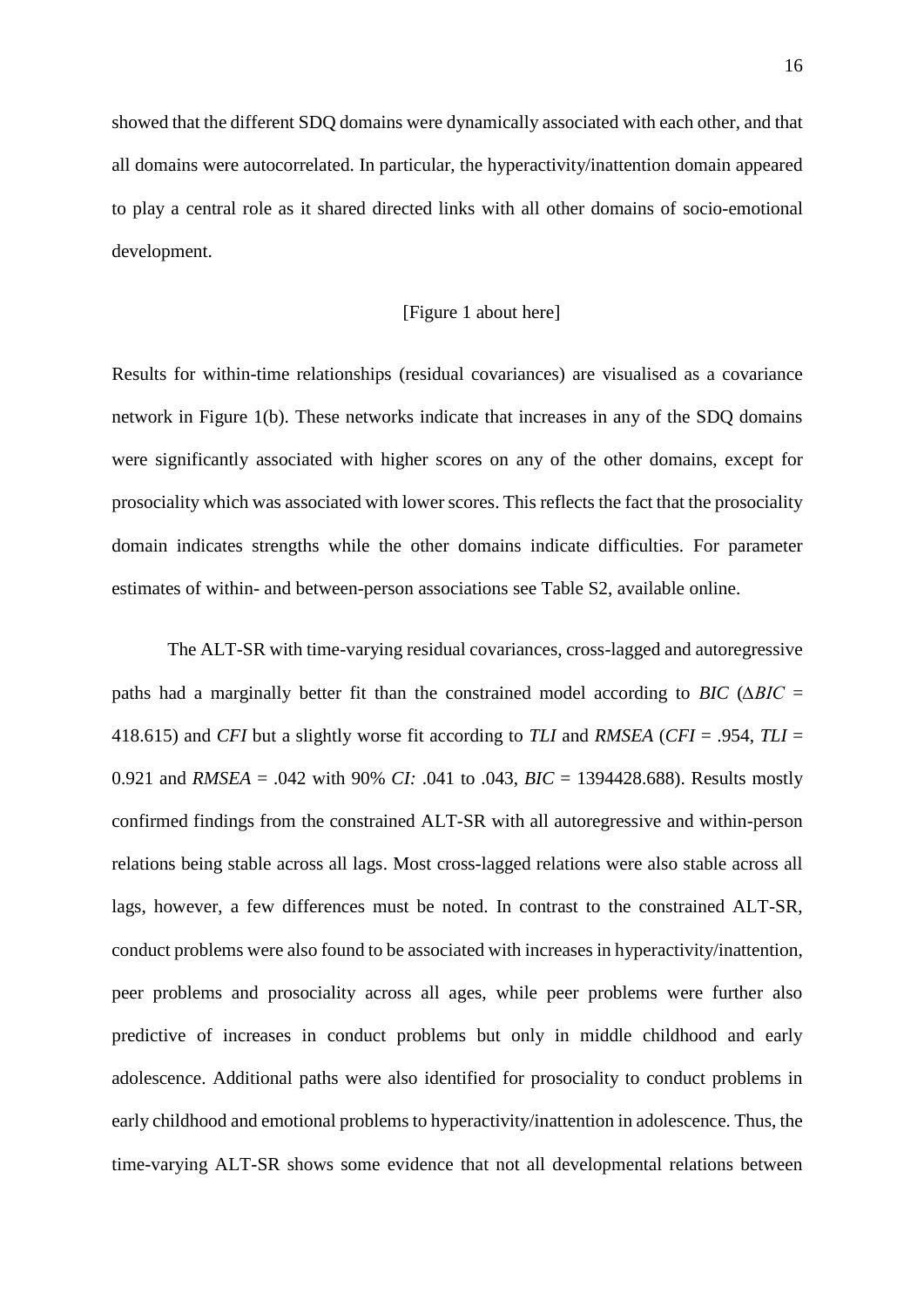mental health domains have the same effects over the whole developmental period. For parameter estimates of cross-lagged, autoregressive and within-time effects, see Table S3, available online.

The saturated GVAR model, estimating edges between all variables, had reasonable fit (*CFI* = .890, *TLI* = 0.890 and *RMSEA* = .049 with 90% *CI:* .049 to .050, *BIC* = 932661.180). The pruned model also showed reasonable fit (*CFI* = .892, *TLI* = 0.893 and *RMSEA* = .049 with 90% *CI*: .048 to .049, *BIC* = 932595.850) and performed slightly better than the saturated model ( $\triangle BIC = 65.32$ ). The fact that the GVAR model fit reasonably well indicates that imposing the assumption of equal relations across time is not a serious misspecification. Figure 2 provides information on the structures of the temporal (a), contemporaneous (b) and between-person (c) networks. For parameter estimates of the standardized networks, see Table S4 in the online supplementary materials.

## [Figure 2 about here]

Consistent with the ALT-SR, the temporal GVAR network highlights that most SDQ domains were autocorrelated and that they were dynamically associated with each other (see Figure 2(a)). While most domains were connected to each other, the temporal network further suggested that there are comparably strong bidirectional negative relationships between conduct problems and prosociality, with higher scores on conduct problems leading to less prosocial behaviour and vice versa. Similar results were found for emotional problems and peer problems, with higher scores in one domain resulting in more problems in the other domain. For the contemporaneous network, Figure 2(b) shows the relationships of all domains after accounting for between-person differences and within-person temporal relationships, highlighting that the SDQ domains also affected each other at shorter timescales than the overall development. The between-person network in Figure 2(c) shows the average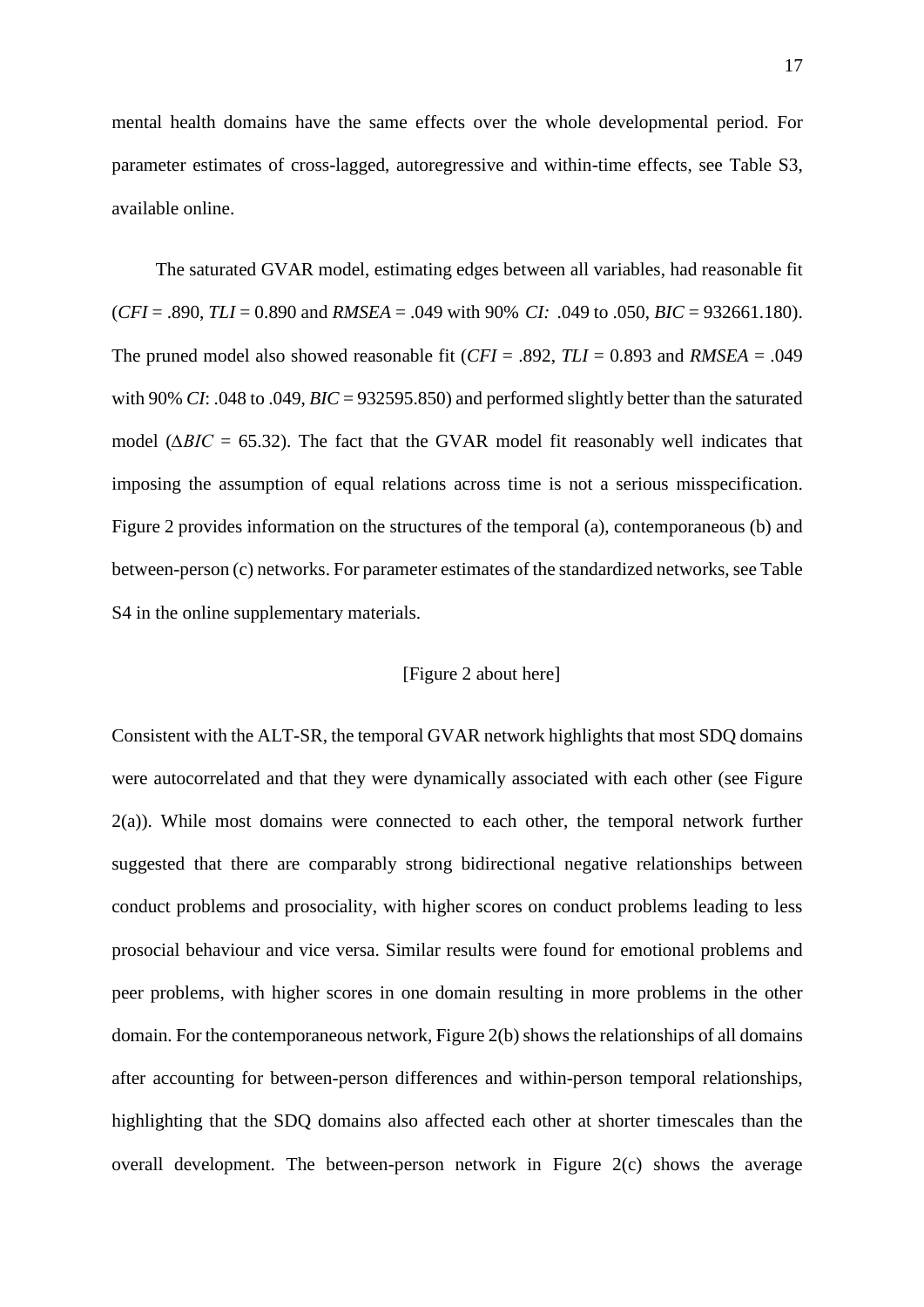associations between the different SDQ domains at the between-person level. In terms of the relative magnitude of associations, results indicated that between-person relations were stronger than within-person relations, however, comparisons of effect sizes of between- and within-person effects are not particularly meaningful in the context of understanding the development of comorbidities which refer to within-person processes (Berry & Willoughby, 2017). Results of the 25% case-drop bootstraps are summarised in Table S5 in the online supplementary materials, showing the number of times each parameter was included out of 1000 bootstrap samples. The bootstrap results indicated a high level of stability in the contemporaneous and between-person network with most parameters included in the original model also included in the majority of the 1000 bootstrap samples. The temporal network seemed to be slightly less stable, indicating that it is potentially less sparse than what was estimated in the original analysis.

## **Discussion**

The aim of the current study was to apply two state-of-the-art methods that are currently available to model dynamic relationships of multiple mental health domains and thereby gain new insights into the dynamic relationships of children's socio-emotional strengths and difficulties. Such methods are needed to operationalise developmental psychopathology theories that address the wide-ranging inter-connections between different domains of mental health. In particular, these models can be helpful for bridging developmental psychopathology approaches that provide in-depth treatment of the connections between a small number of core domains and network theories that provide bigger picture views of how issues across a wide landscape of mental health issues are linked together. Results of the cross-temporally constrained ALT-SR and the multilevel GVAR model both suggested that the different domains measured by SDQ were dynamically associated with each other over the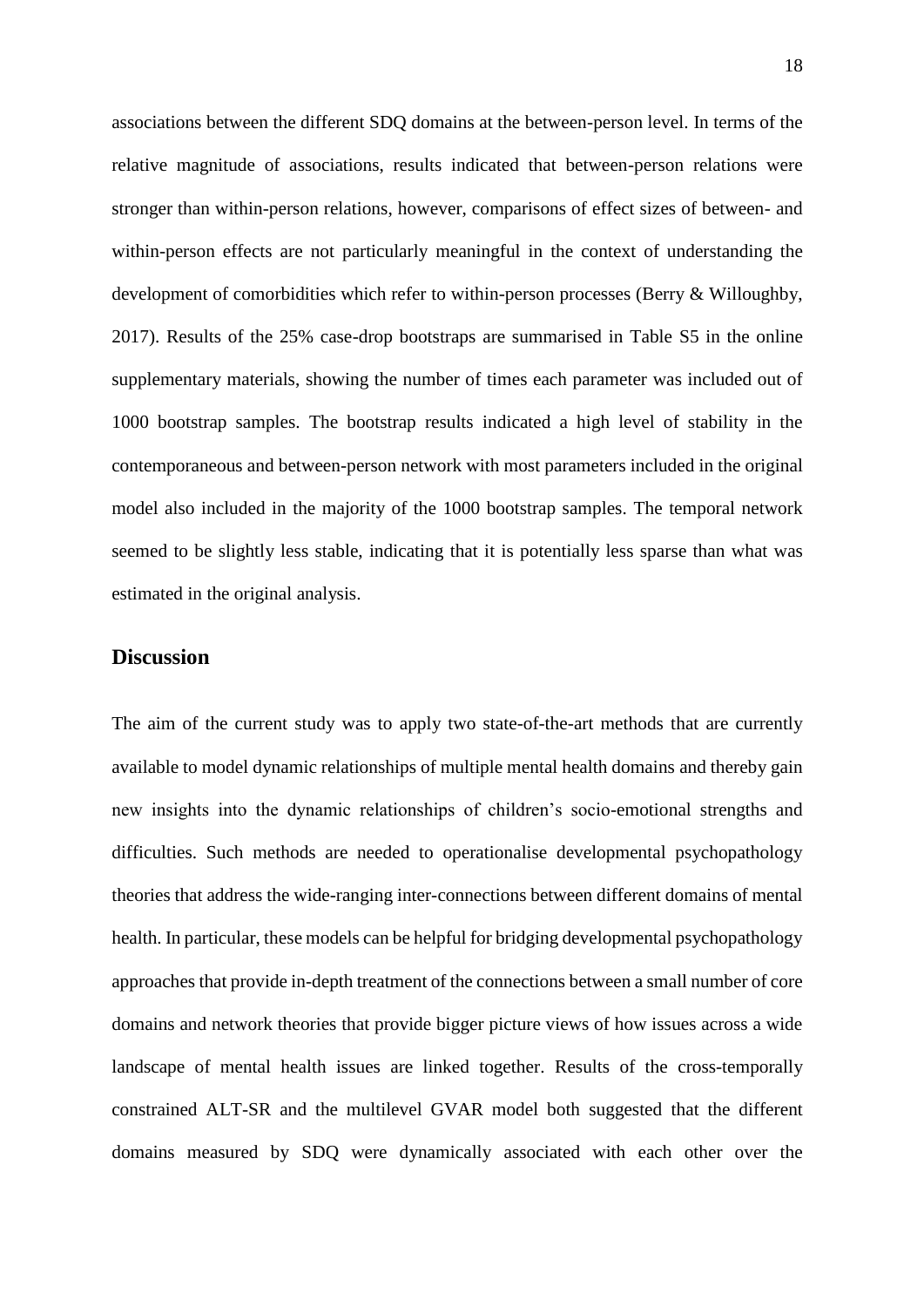developmental period as well as within shorter timescales. Since the GVAR model assumes equal effects over development, we additionally estimated an ALT-SR with time-varying paths to investigate whether the observed associations were indeed stable across development. This analysis confirmed that most of the observed relations were stable over the whole developmental period.

Results suggest that ADHD symptoms in particular play a central role in the development of socio-emotional difficulties as symptoms in this domain were found to precede difficulties in all other domains. This is consistent with the existing literature on comorbidities in ADHD and models such as the ontogenic process model of externalizing psychopathology (Beauchaine & McNulty, 2013; Murray, Caye, McKenzie, et al., 2020). It is noted, for example, that children who show symptoms of hyperactivity and inattention often struggle in their peer interactions as they, for example, miss social cues or struggle with waiting for their turn. As a result, they may be excluded by normative peers and are thus more likely to affiliate with antisocial peers, escalating their antisocial behaviour through a process of 'peer deviancy training' (Bennett et al., 2004). They also receive more negative attention from adults and often struggle academically, damaging their self-esteem and potentially leading to depression or anxiety (Roy et al., 2015). At the contemporaneous level, hyperactivity/inattention was found to be strongly associated with conduct problems, indicating that these two domains are related to each other over shorter timescales as well as in the long term. Hyperactivity/inattention and conduct problems were also most strongly related in the between-person network, which, overall, showed stronger associations than the contemporaneous network and suggested that children who has higher overall hyperactivity levels also tended to have higher overall conduct problems.

The results further indicate that prosocial behaviour and conduct problems share a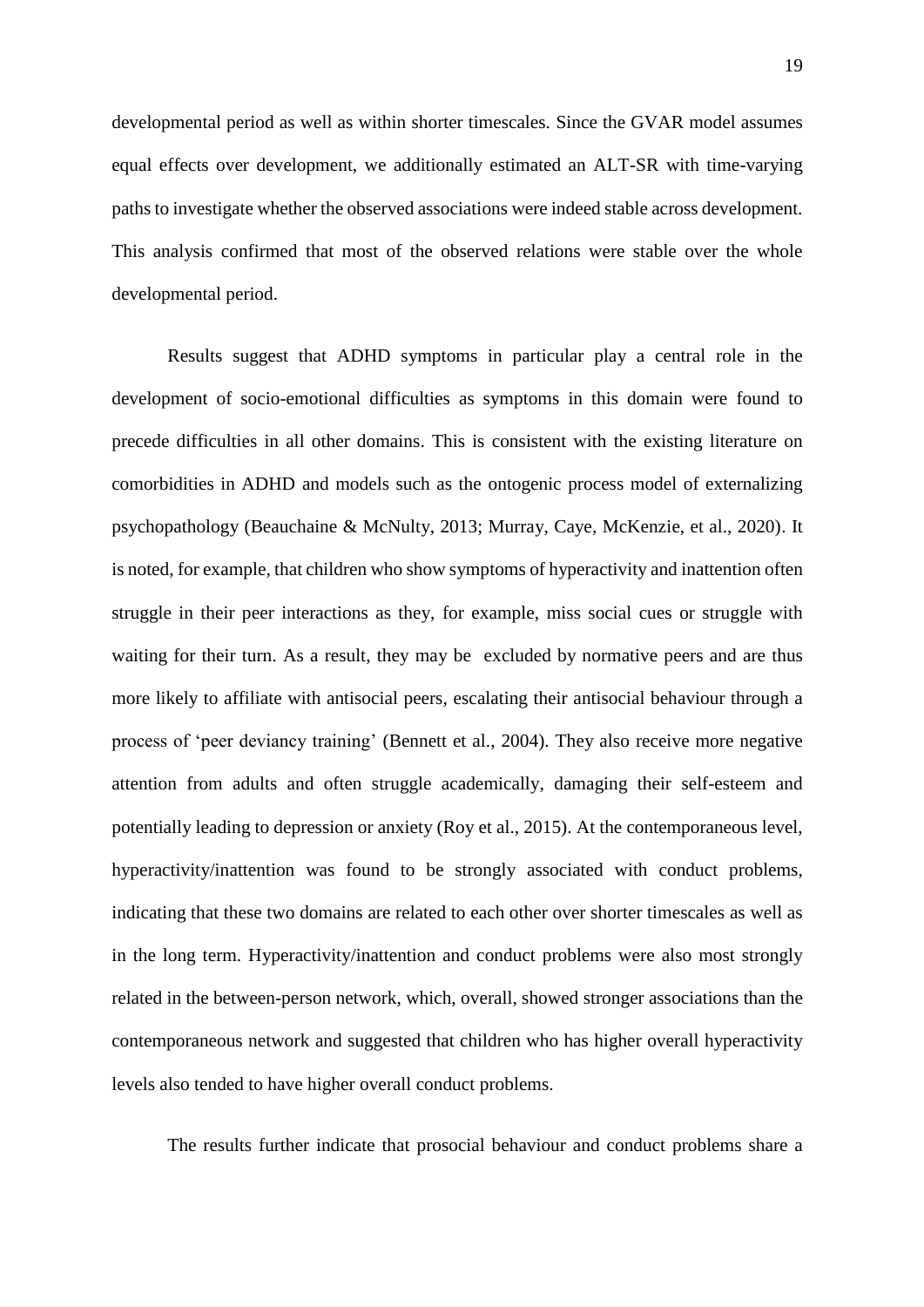bidirectional relationship across development. Links between lower levels of prosociality and aggressive behaviour at different developmental stages have already been established (e.g. Nantel-Vivier et al., 2014); however, evidence for directional relations has so far been limited to conduct problems being shown to predict lower prosociality at later time points (Chen et al., 2010; Obsuth et al., 2015). Findings from the current study suggest that this relationship is, in fact, bi-directional. This may be because children who engage in aggressive behaviour tend to elicit negative reactions from their social contacts which might lead them to have fewer opportunities to develop their prosocial skills (e.g. Obsuth et al., 2015). Conversely, prosocial behaviour facilitates better social relationships which might protect against engaging in conduct problem behaviour to the extent that children are motivated to avoid jeopardising these relationships. Interestingly, *high* prosociality has previously also been found to be predictive of emotional problems in kindergarten-aged children (Perren et al., 2007). Results from the current study suggest that this generalises across childhood and most of adolescence. In the context of interventions seeking to increase empathy skills, this highlights the need to take a careful approach: promoting sensitivity to the needs of others without equipping children with a broader range of socio-emotional skills to help them cope effectively with this could have the unintended effect of increasing children's risk of developing emotional problems.

A particular advantage of the GVAR model is that it allows for the identification of nodes that might be particularly relevant in the spread of mental health issues across domains by acting as 'bridge symptoms'. Results from the GVAR model suggested that the cooccurrence between externalising (hyperactivity/inattention, conduct problems) and internalising difficulties (emotional problems, peer problems) could be related to prosocial behaviour as this domain was connected to both. However, prosocial behaviour does not currently feature prominently in the dominant frameworks that seek to explain externalising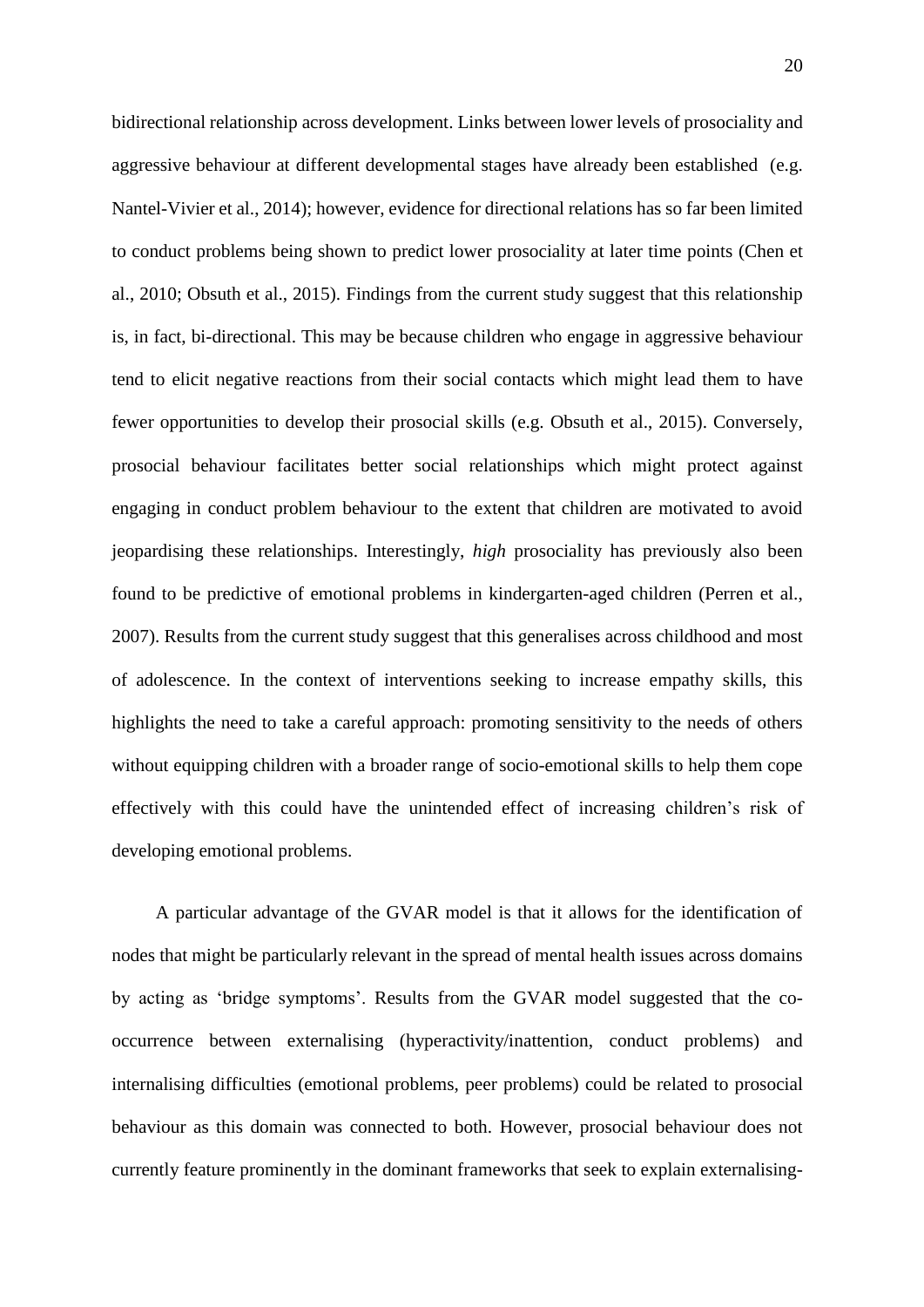internalising comorbidity, for example, in developmental cascade models such the dual failure model (Capaldi, 1992) or the acting out model (Carlson & Cantwell, 1980). Our results suggest that future investigations would benefit from considering prosociality as providing a potential route by which externalising and internalising symptoms may become linked.

Our results also suggest that emotional problems have a comparably strong reciprocal relationship with peer problems. This is consistent with the existing literature on emotional difficulties and peer relationships which has already found evidence for a bi-directional relationship between these domains (Forbes et al., 2019). Children with symptoms of anxiety or depression have been found to struggle with establishing high quality peer relationships (e.g. La Greca & Lopez, 1998; Rubin et al., 1989), while peer problems have been found to lead to an increase in self-reported anxiety (e.g. Vernberg et al., 1992). In the GVAR model, peer problems were further associated with conduct problems, thus our findings also support two prominent developmental cascade models; the dual failure and the acting out model (Capaldi, 1992; Carlson & Cantwell, 1980). The dual failure model hypothesises that internalising difficulties are the result of an unidirectional cascade from externalising difficulties to peer problems (social failure) and academic underachievement (academic failure) which lead to increased internalising difficulties (Capaldi, 1992). The acting out model proposes that children suffering from internalising difficulties may "act out" to express their distress which may lead to conflict with family and friends which in turn may lead to increased externalising problems (Carlson & Cantwell, 1980).

The majority of the above-mentioned theories and models primarily focus on explaining pairs of comorbidities. There is, for example, in addition to the externalising and internalising models discussed above, a vast body of theories on the effects of ADHD symptoms on conduct problems (e.g. Beauchaine et al., 2010; Harvey et al., 2016), and on the effects of ADHD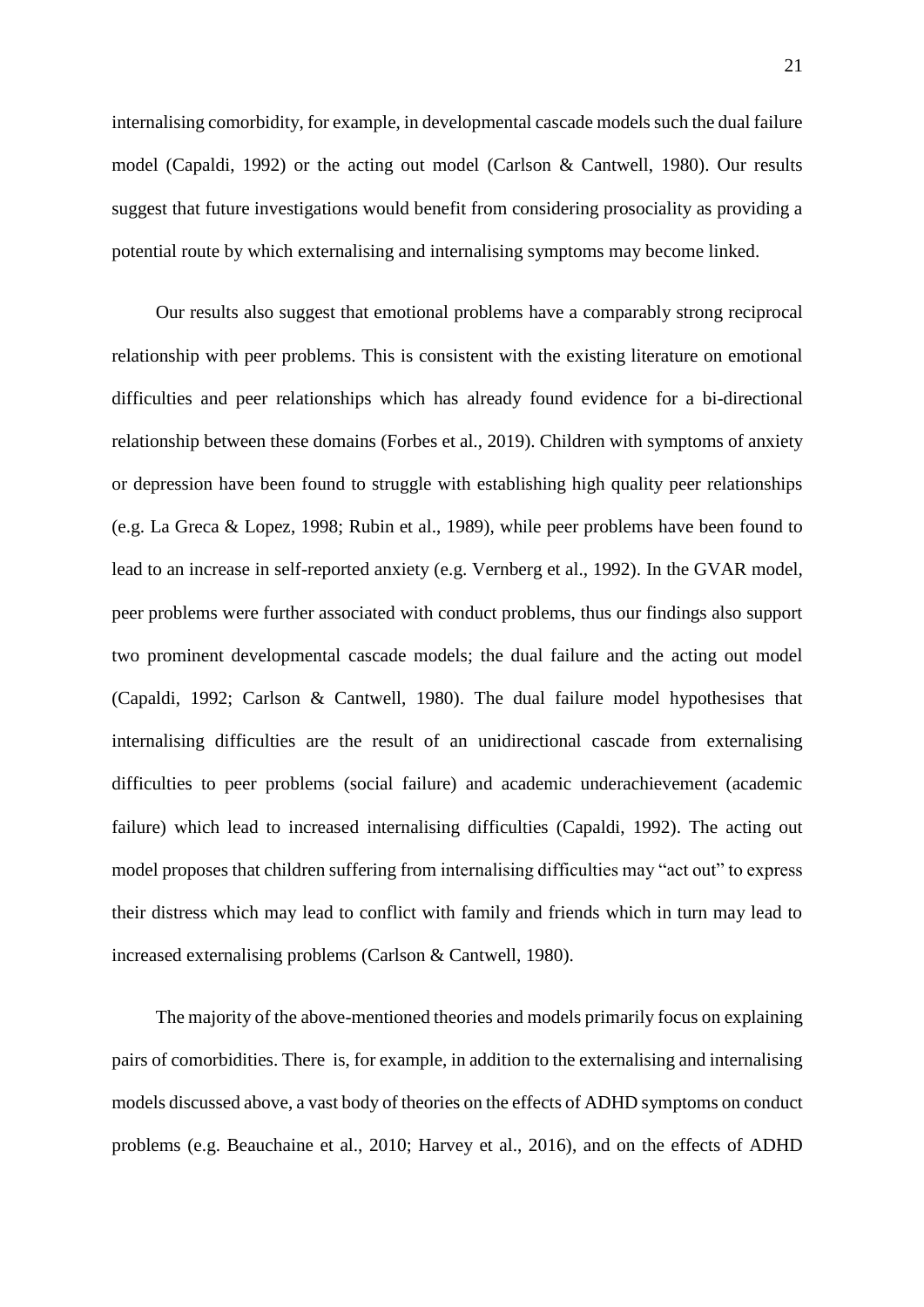symptoms on emotional problems (e.g. Murray, Caye, McKenzie, et al., 2020), but comparatively little research that has attempted to connect these disparate bodies of work to illuminate how ADHD symptoms, emotional symptoms, and conduct problems may connect together. The results of this study, however, emphasise the need for more encompassing theories of developmental psychopathology.

The current study illustrates how two complementary methods: GVAR and ALT-SR may be helpful for supporting the development and testing of these theories. The main advantage of the GVAR model is that it provides an easy to interpret visualisation and can be easily extended to model large numbers of repeatedly measured variables, facilitating, for example, modelling temporal relations at the symptom level rather than at the domain level. This may prove particularly useful in the study of mental health symptom networks and how specific symptoms may act as bridges between several mental health disorders. Analyses of this type can provide new and unique insights into how co-occurring disorders develop. However, the GVAR model assumes equal relations over time, an assumption that does not necessarily hold when investigating the development of psychopathology over longer timescales. ALT-SRs, on the other hand, do allow for the investigation of time-varying effects but are not well suited to model more than a handful of constructs simultaneously since the addition of any additional construct leads to a sharp increase in number of parameters that need to be estimated, often leading to estimation difficulties and making interpretations of results challenging. ALT-SRs can, however, be particularly useful when applied to only few domains that are expected to share different relations over time. They offer additional flexibility in estimating cross-lagged effects and are further well suited to investigate potential mediators of those developmental relations. Thus, ALT-SRs can be invaluable tools in advancing developmental cascade theories such as the dual failure or the acting out model, by facilitating the investigation of mediating factors such as peer problems and academic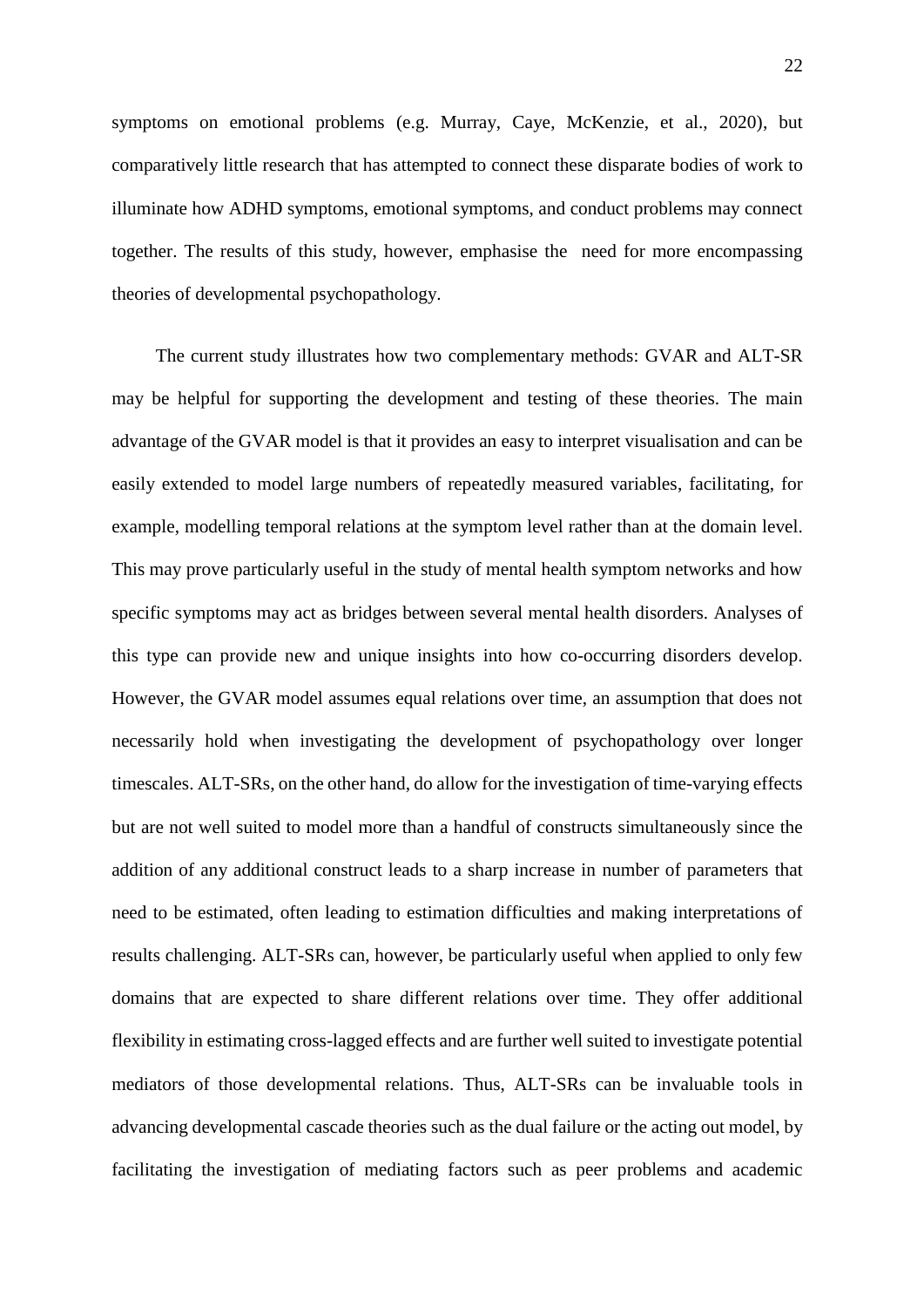underachievement in the development of co-occurring mental health problems.

There are a number of limitations that need to be considered when interpreting the results of this study. The data used relies exclusively on parent-reports of children and adolescents' socio-emotional strengths and difficulties. This is a particular limitation for the later time points as the validity of parent-reports likely declines in adolescence as parental monitoring decreases (Masche, 2010). Ideally, this study should be replicated using teacherand self-reports in addition to parent-reports. In addition, invariance analyses of the SDQ in the current sample have shown that for age 3 and age 17, the hypothesised five dimensional structure of the SDQ is not a good fit for the data, thus suggesting that there might be differences in the manifestation or reporting of symptoms in these age groups (Murray, Speyer, et al., 2021). Further, the analyses presented here assumed a simple random sampling design as GVAR models are not yet able to accommodate complex sampling designs. For the ALT-SR, sensitivity analyses accounting for the complex sampling design of the MCS, however, showed essentially the same results. Finally, it is important to note that even though we used statistical tools which appropriately operationalise the developmental processes of interest, these models still only provide insights into associations based on temporal ordering over time which do not necessarily correspond with any causal effects. Hence, further research is needed to evaluate whether the observed associations indeed reflect causal relationships. Approaches such as the analysis of the effects of interventions in the context of comorbidity, counterfactual approaches (e.g., matching-based techniques), instrumental variable analysis (e.g., Mendelian randomisation), and discordant monozygotic twin (MZ) designs to account for familial confounding can help determine which of the paths indicated as potentially reflecting directional effects are also suggested as potentially causal based on these complementary approaches.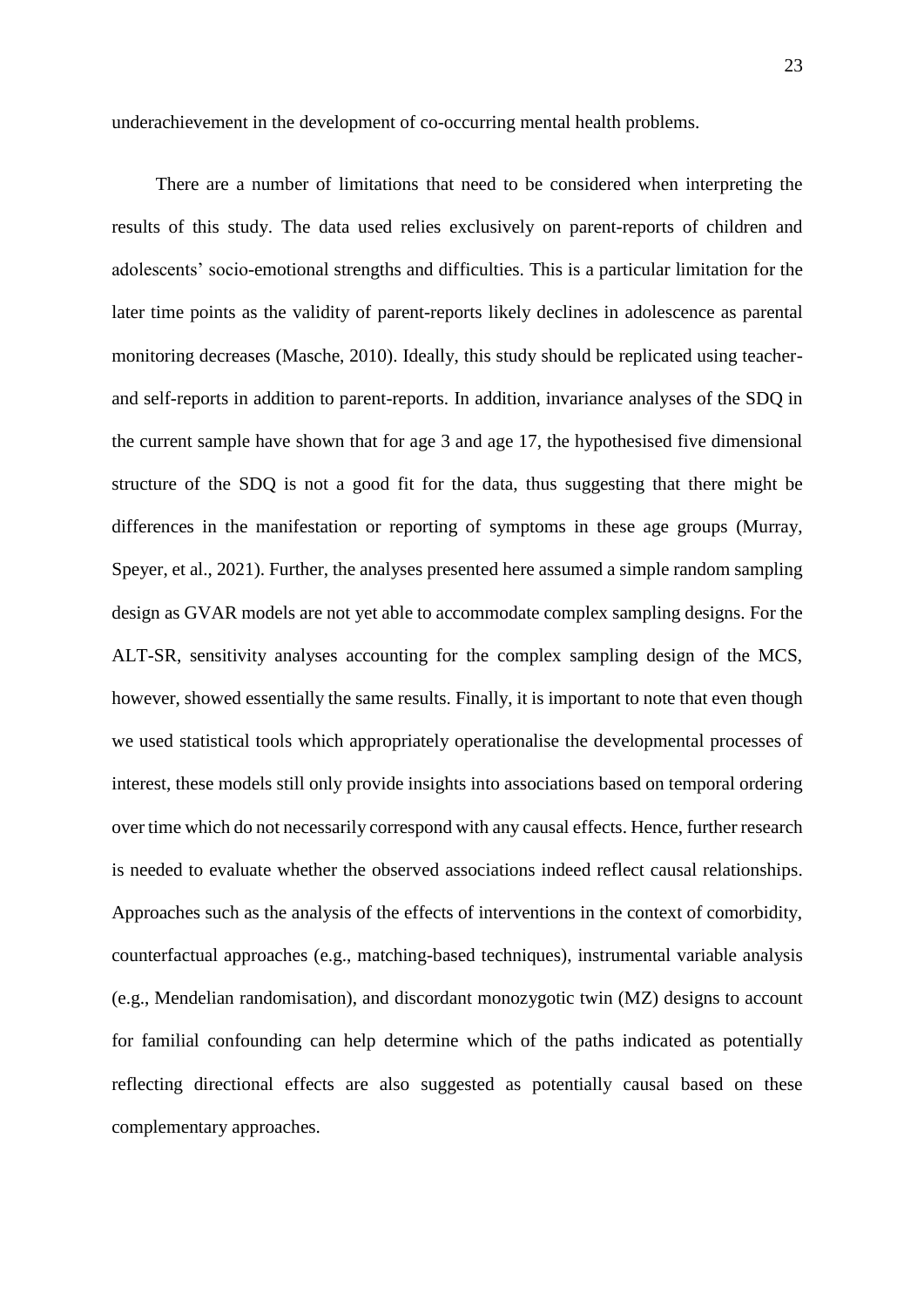# **Conclusion**

This study suggests that conduct problems, emotional problems, hyperactivity/inattention, peer problems and prosociality, as measured by the SDQ, are dynamically associated with one another over time and concurrently, highlighting the value of investigating mental health issues as networks using longitudinal data. The ALT-SR and the GVAR model are two complementary approaches that are well suited to study such dynamics. Overall, the findings of this study highlight that there is a clear need for more integrative theories of comorbidities. Advancing theories such as the developmental cascade model to consider more than two domains at once would facilitate more encompassing theories of developmental psychopathology and help inform interventions that can target the symptoms that are most important for leading to the development of others.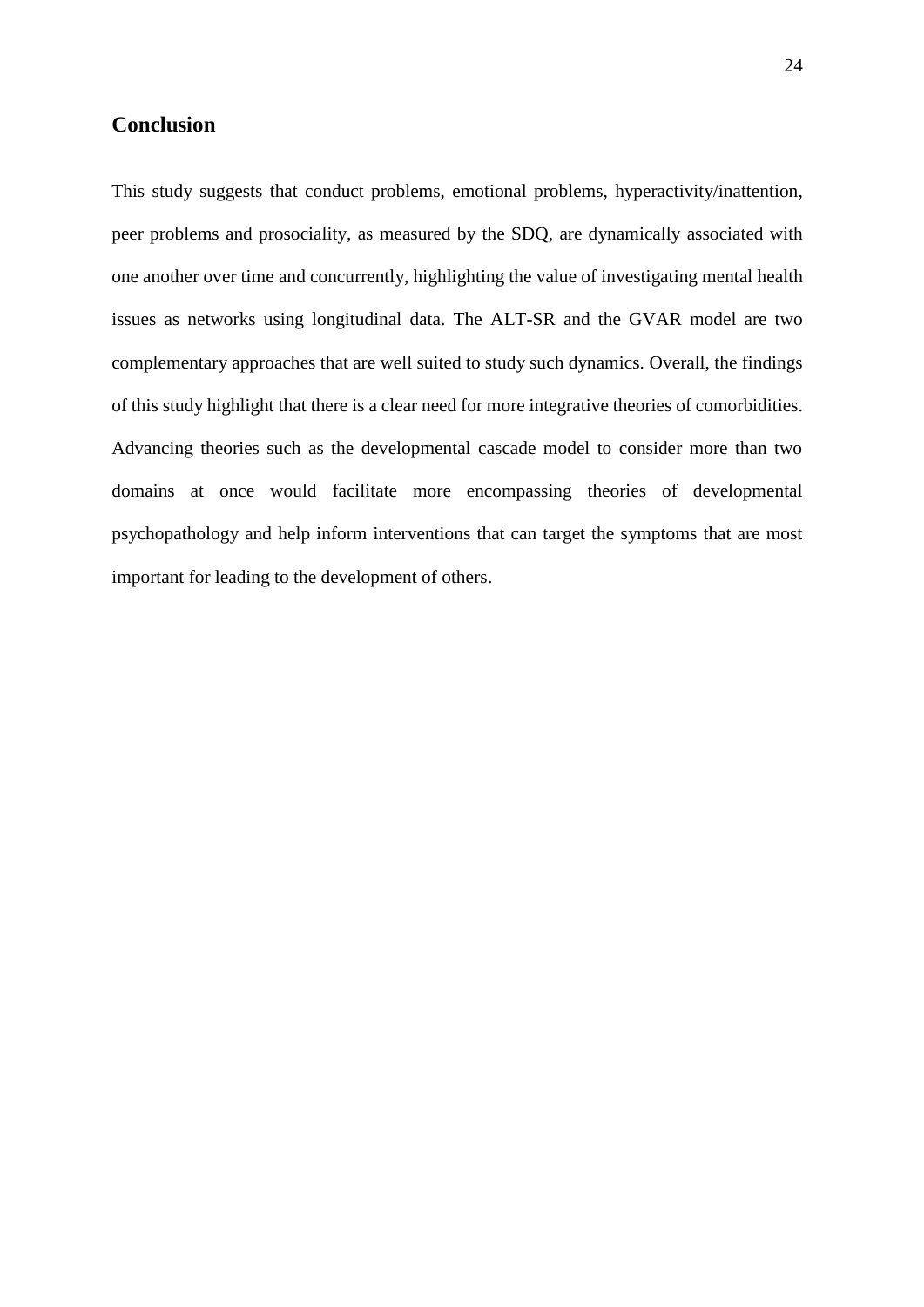# **References**

- American Psychiatric Association. (2013). *Diagnostic and Statistical Manual of Mental Disorders*. American Psychiatric Association. https://doi.org/10.1176/appi.books.9780890425596
- Andrade, B. F., & Tannock, R. (2013). The Direct Effects of Inattention and Hyperactivity/Impulsivity on Peer Problems and Mediating Roles of Prosocial and Conduct Problem Behaviors in a Community Sample of Children. *Journal of Attention Disorders*, *17*(8), 670–680. https://doi.org/10.1177/1087054712437580
- Balázs, J., & Keresztény, Á. (2014). Subthreshold attention deficit hyperactivity in children and adolescents: A systematic review. In *European Child and Adolescent Psychiatry* (Vol. 23, Issue 6, pp. 393–408). Dr. Dietrich Steinkopff Verlag GmbH and Co. KG. https://doi.org/10.1007/s00787-013-0514-7
- Beard, C., Millner, A. J., Forgeard, M. J. C., Fried, E. I., Hsu, K. J., Treadway, M. T., Leonard, C. V., Kertz, S. J., & Björgvinsson, T. (2016). Network analysis of depression and anxiety symptom relationships in a psychiatric sample. *Psychological Medicine*, *46*(16), 3359–3369. https://doi.org/10.1017/S0033291716002300
- Beauchaine, T. P., Hinshaw, S. P., & Pang, K. L. (2010). Comorbidity of Attention-Deficit/Hyperactivity Disorder and Early-Onset Conduct Disorder: Biological, Environmental, and Developmental Mechanisms. *Clinical Psychology: Science and Practice*, *17*(4), 327–336. https://doi.org/10.1111/j.1468-2850.2010.01224.x
- Beauchaine, T. P., & McNulty, T. (2013). Comorbidities and continuities as ontogenic processes: Toward a developmental spectrum model of externalizing psychopathology. *Development and Psychopathology*, *25*(4 PART 2), 1505–1528. https://doi.org/10.1017/S0954579413000746
- Bennett, D. S., Pitale, M., Vora, V., & Rheingold, A. A. (2004). Reactive vs. proactive antisocial behavior: Differential correlates of child ADHD symptoms? *Journal of Attention Disorders*, *7*(4), 197–204. https://doi.org/10.1177/108705470400700402
- Berry, D., & Willoughby, M. T. (2017). On the Practical Interpretability of Cross-Lagged Panel Models: Rethinking a Developmental Workhorse. In *Child Development* (Vol. 88, Issue 4, pp. 1186–1206). Blackwell Publishing Inc. https://doi.org/10.1111/cdev.12660
- Borsboom, D. (2008). Psychometric perspectives on diagnostic systems. *Journal of Clinical Psychology*, *64*(9), 1089–1108. https://doi.org/10.1002/jclp.20503
- Capaldi, D. M. (1992). Co-occurrence of conduct problems and depressive symptoms in early adolescent boys: II. A 2-year follow-up at Grade 8. *Development and Psychopathology*, *4*(1), 125–144. https://doi.org/10.1017/S0954579400005605
- Carlson, G. A., & Cantwell, D. P. (1980). Unmasking masked depression in children and adolescents. *American Journal of Psychiatry*, *137*(4), 445–449. https://doi.org/10.1176/ajp.137.4.445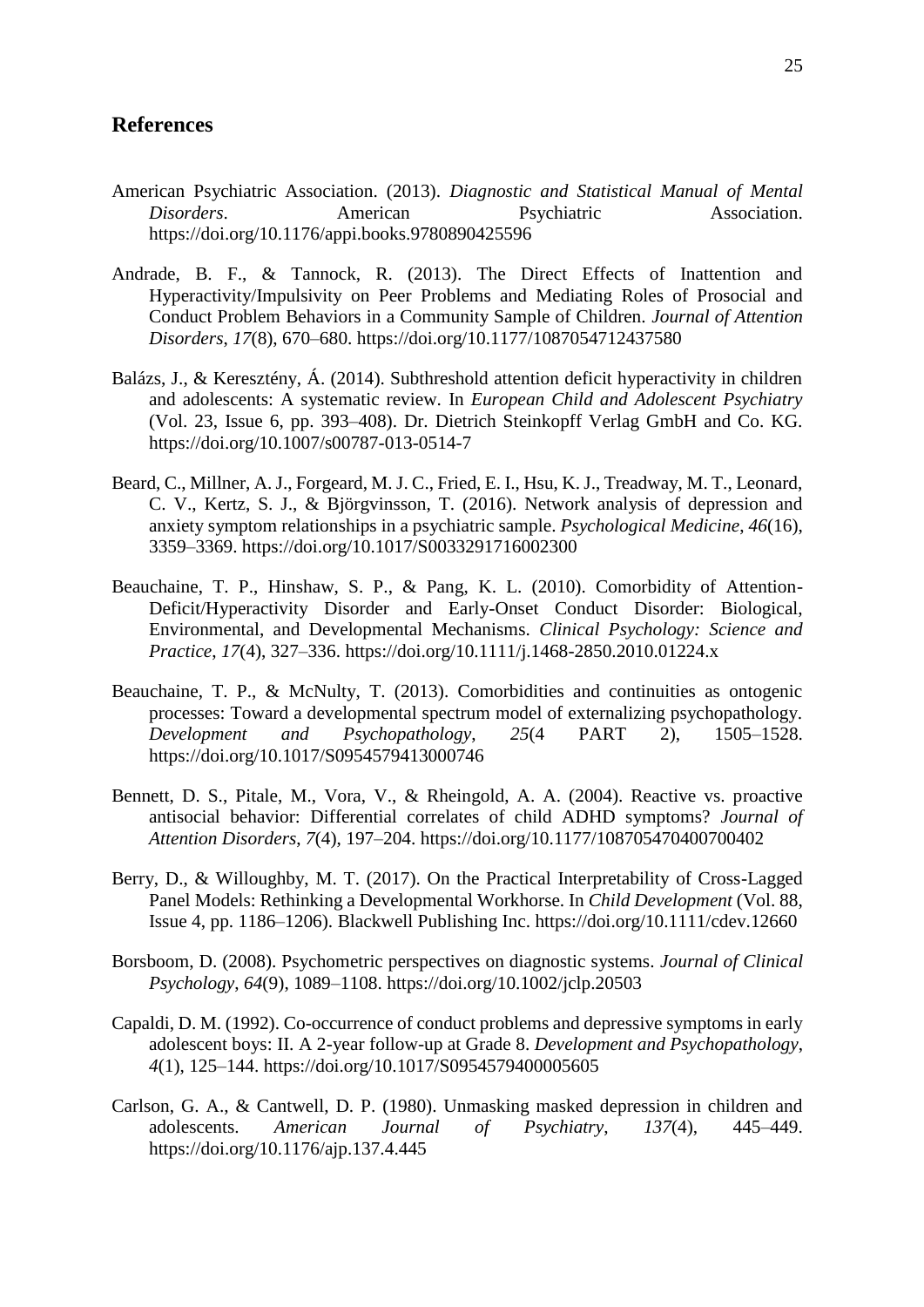- Chen, X., Huang, X., Chang, L., Wang, L., & Li, D. (2010). Aggression, social competence, and academic achievement in Chinese children: A 5-year longitudinal study. *Development and Psychopathology*, *22*(3), 583–592. https://doi.org/10.1017/S0954579410000295
- Cherkasova, M., Sulla, E. M., Dalena, K. L., Pondé, M. P., & Hechtman, L. (2013). Developmental course of attention deficit hyperactivity disorder and its predictors. *Journal of the Canadian Academy of Child and Adolescent Psychiatry*, *22*(1), 47–54. https://doi.org/10.1007/s00787-012-0322-5
- Connelly, R., & Platt, L. (2014). Cohort Profile: UK Millennium Cohort Study (MCS). *International Journal of Epidemiology*, *43*(6), 1719-1725. https://academic.oup.com/ije/article/43/6/1719/703283
- Curran, P. J., Howard, A. L., Bainter, S. A., Lane, S. T., & McGinley, J. S. (2014). The separation of between-person and within-person components of individual change over time: A latent curve model with structured residuals. *Journal of Consulting and Clinical Psychology*, *82*(5), 879–894. https://doi.org/10.1037/a0035297
- Danielson, M. L., Bitsko, R. H., Ghandour, R. M., Holbrook, J. R., Kogan, M. D., & Blumberg, S. J. (2018). Prevalence of Parent-Reported ADHD Diagnosis and Associated Treatment Among U.S. Children and Adolescents, 2016. *Journal of Clinical Child & Adolescent Psychology*, *47*(2), 199–212. https://doi.org/10.1080/15374416.2017.1417860
- Davis, J. P., Dumas, T. M., Dumas, T. M., Espelage, D. L., Tan, K., Madden, D., & Hong, J. S. (2018). Examining the pathways between bully victimization, depression, academic achievement, and problematic drinking in adolescence. *Psychology of Addictive Behaviors*, *32*(6), 605–616. https://doi.org/10.1037/adb0000394
- Epskamp, S. (2020). Psychometric network models from time-series and panel data. *Psychometrika*, *85*(1), 206–231. https://doi.org/10.1007/s11336-020-09697-3
- Epskamp, S., Cramer, A. O. J., Waldorp, L. J., Schmittmann, V. D., & Borsboom, D. (2012). Qgraph: Network visualizations of relationships in psychometric data. *Journal of Statistical Software*, *48*(4), 1–18. https://doi.org/10.18637/jss.v048.i04
- Epskamp, S., Waldorp, L. J., Mõttus, R., & Borsboom, D. (2018). The Gaussian Graphical Model in Cross-Sectional and Time-Series Data. *Multivariate Behavioral Research*, *53*(4), 453–480. https://doi.org/10.1080/00273171.2018.1454823
- Forbes, M. K., Fitzpatrick, S., Magson, N. R., & Rapee, R. M. (2019). Depression, Anxiety, and Peer Victimization: Bidirectional Relationships and Associated Outcomes Transitioning from Childhood to Adolescence. *Journal of Youth and Adolescence*, *48*(4), 692–702. https://doi.org/10.1007/s10964-018-0922-6
- Ghandour, R. M., Sherman, L. J., Vladutiu, C. J., Ali, M. M., Lynch, S. E., Bitsko, R. H., & Blumberg, S. J. (2019). Prevalence and Treatment of Depression, Anxiety, and Conduct Problems in US Children. *Journal of Pediatrics*, *206*, 256-267.e3. https://doi.org/10.1016/j.jpeds.2018.09.021

Goodman, R. (1997). The Strengths and Difficulties Questionnaire: A Research Note. *Journal*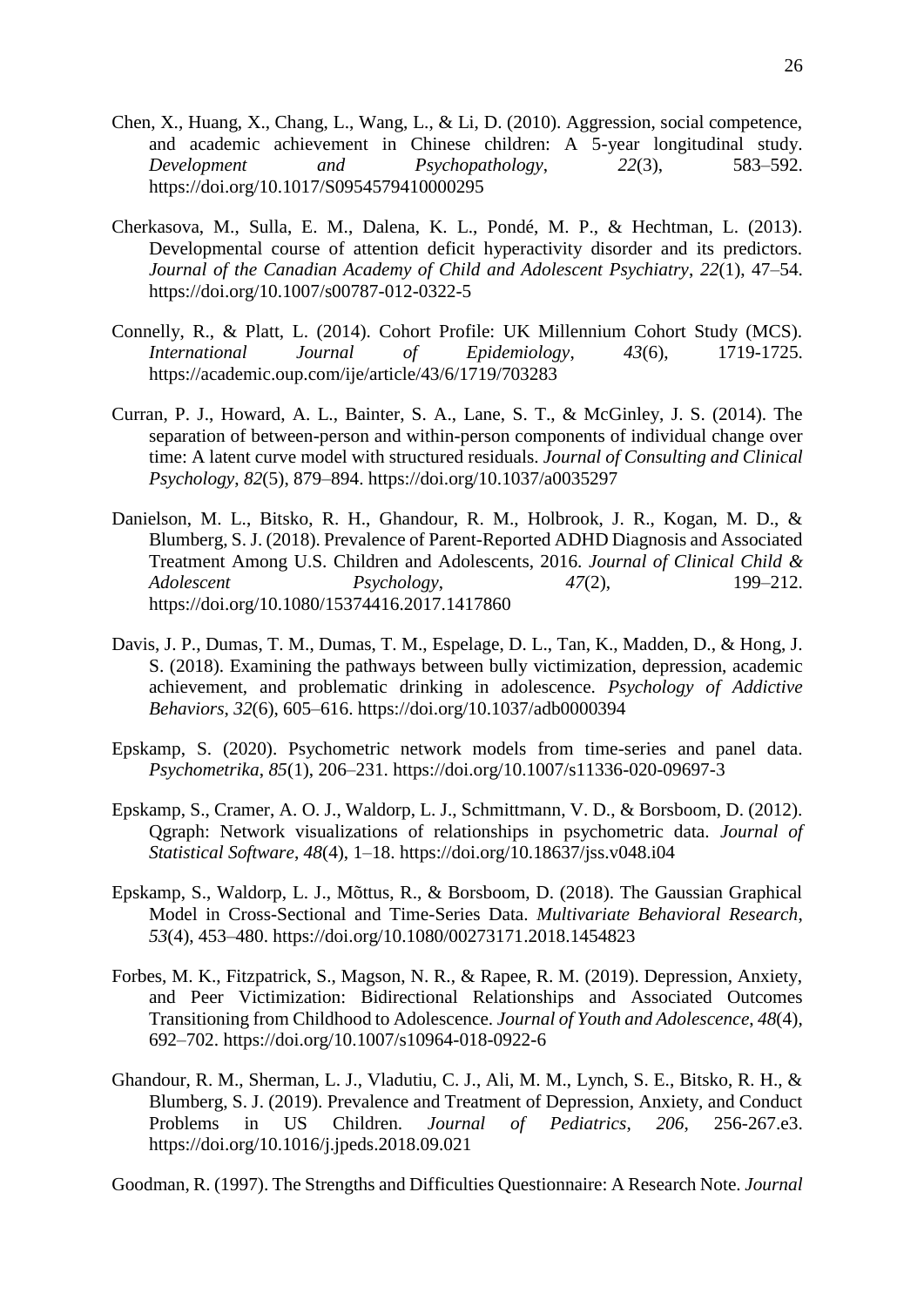*of Child Psychology and Psychiatry*, *38*(5), 581–586. https://doi.org/10.1111/j.1469- 7610.1997.tb01545.x

- Hamaker, E. L., Kuiper, R. M., & Grasman, R. P. P. P. (2015). A critique of the cross-lagged panel model. *Psychological Methods*, *20*(1), 102–116. https://doi.org/10.1037/a0038889
- Han, G. T., Chen, Y. L., Tsai, F. J., & Gau, S. S. F. (2020). Temporal and Reciprocal Relations Between ADHD symptoms and Emotional Problems in School-Age Children. *Journal of Attention Disorders*, *24*(7), 1032–1044. https://doi.org/10.1177/1087054718787891
- Harvey, E. A., Breaux, R. P., & Lugo-Candelas, C. I. (2016). Early development of comorbidity between symptoms of attention-deficit/hyperactivity disorder (ADHD) and oppositional defiant disorder (ODD). *Journal of Abnormal Psychology*, *125*(2), 154– 167. https://doi.org/10.1037/abn0000090
- Jordan, D. G., Winer, E. S., & Salem, T. (2020). The current status of temporal network analysis for clinical science: Considerations as the paradigm shifts? *Journal of Clinical Psychology*, *76*(9), 1591–1612. https://doi.org/10.1002/jclp.22957
- Joshi, H., & Fitzsimons, E. (2016). The UK millennium cohort study: The making of a multipurpose resource for social science and policy. *Longitudinal and Life Course Studies*, *7*(4), 409–430. https://doi.org/10.14301/llcs.v7i4.410
- Kersten, P., Czuba, K., McPherson, K., Dudley, M., Elder, H., Tauroa, R., & Vandal, A. (2016). A systematic review of evidence for the psychometric properties of the Strengths and Difficulties Questionnaire. *International Journal of Behavioral Development*, *40*(1), 64–75. https://doi.org/10.1177/0165025415570647
- Kessler, R. C., Berglund, P., Demler, O., Jin, R., Merikangas, K. R., & Walters, E. E. (2005). Lifetime prevalence and age-of-onset distributions of DSM-IV disorders in the national comorbidity survey replication. In *Archives of General Psychiatry* (Vol. 62, Issue 6, pp. 593–602). American Medical Association. https://doi.org/10.1001/archpsyc.62.6.593
- Kline, R. B. (2005). *Principles and Practice of Structural Equation Modeling, Second Edition*. Guilford Publications. https://books.google.at/books?id=EkMVZUxZrgIC
- La Greca, A. M., & Lopez, N. (1998). Social Anxiety among Adolescents: Linkages with peer relations and friendships. *Journal of Abnormal Child Psychology*, *26*(2), 83–94. https://doi.org/10.1023/A:1022684520514
- Masche, J. G. (2010). Explanation of normative declines in parents' knowledge about their adolescent children. *Journal of Adolescence*, *33*(2), 271–284. https://doi.org/10.1016/j.adolescence.2009.08.002
- Masten, A. S., & Cicchetti, D. (2010). Developmental cascades. In *Development and Psychopathology* (Vol. 22, Issue 3, pp. 491–495). Dev Psychopathol. https://doi.org/10.1017/S0954579410000222
- Meeus, W. (2016). Adolescent psychosocial development: A review of longitudinal models and research. *Developmental Psychology*, *52*(12), 1969–1993. https://doi.org/10.1037/dev0000243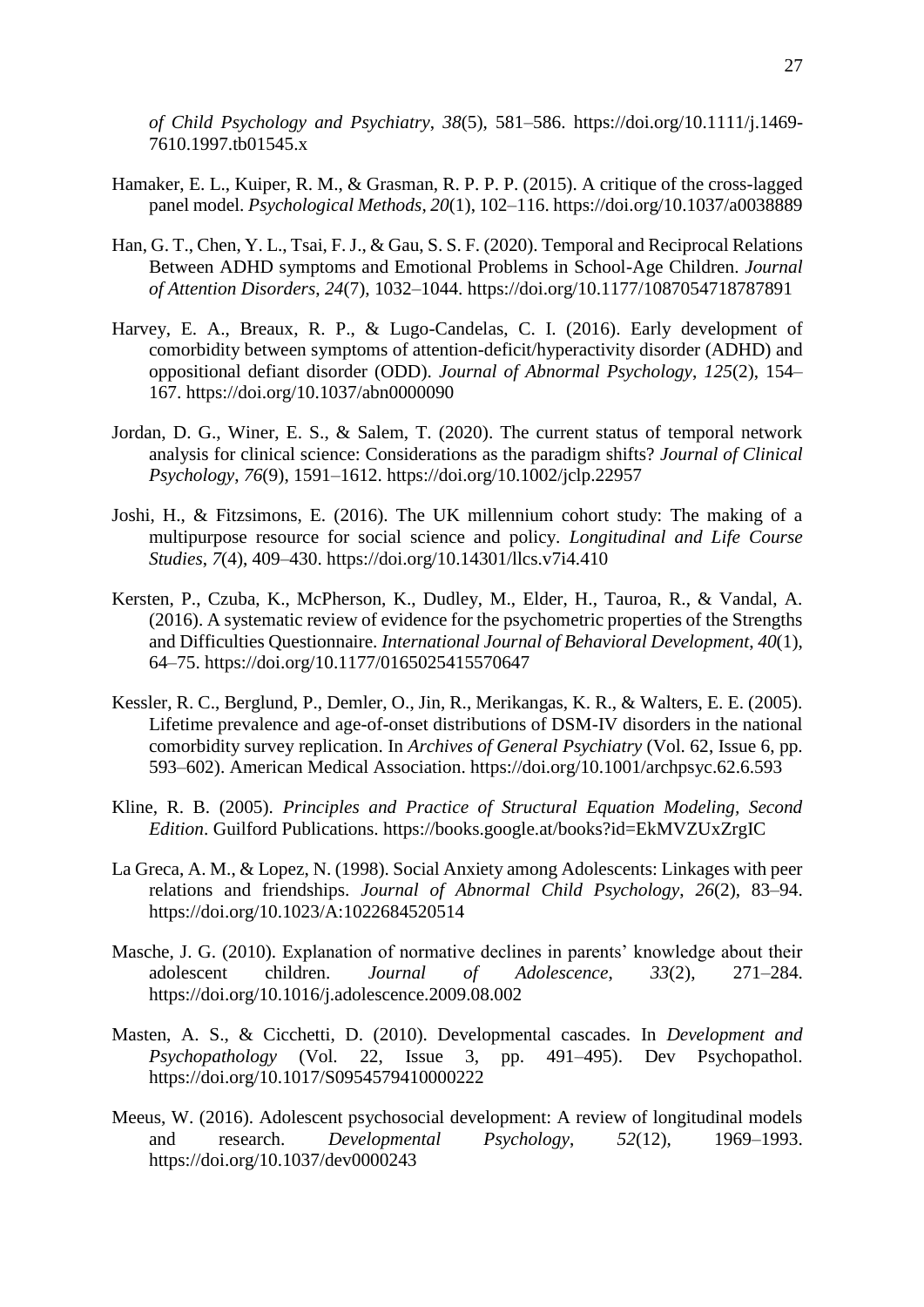- Mund, M., & Nestler, S. (2019). Beyond the Cross-Lagged Panel Model: Next-generation statistical tools for analyzing interdependencies across the life course. *Advances in Life Course Research*, *41*, 100249. https://doi.org/10.1016/j.alcr.2018.10.002
- Murray, A. L., Caye, A., McKenzie, K., Auyeung, B., Murray, G., Ribeaud, D., Freeston, M., & Eisner, M. (2020). Reciprocal Developmental Relations Between ADHD and Anxiety in Adolescence: A Within-Person Longitudinal Analysis of Commonly Co-Occurring Symptoms. *Journal of Attention Disorders*, 108705472090833. https://doi.org/10.1177/1087054720908333
- Murray, A. L., Eisner, M., Nagin, D., & Ribeaud, D. (2020). A multi-trajectory analysis of commonly co-occurring mental health issues across childhood and adolescence. *European Child and Adolescent Psychiatry*, *1*, 3. https://doi.org/10.1007/s00787-020- 01679-1
- Murray, A. L., Eisner, M., & Ribeaud, D. (2020). Within‐person analysis of developmental cascades between externalising and internalising problems. *Journal of Child Psychology and Psychiatry*, *61*(6), 681–688. https://doi.org/10.1111/jcpp.13150
- Murray, A. L., Obsuth, I., Speyer, L., Murray, G., McKenzie, K., Eisner, M., & Ribeaud, D. (2021). Developmental Cascades from Aggression to Internalizing Problems via Peer and Teacher Relationships from Early to Middle Adolescence. *Journal of Youth and Adolescence*. https://doi.org/10.1007/s10964-021-01396-1
- Murray, A. L., Obsuth, I., Zirk-Sadowski, J., Ribeaud, D., & Eisner, M. (2020). Developmental Relations Between ADHD Symptoms and Reactive Versus Proactive Aggression Across Childhood and Adolescence. *Journal of Attention Disorders*, *24*(12), 1701–1710. https://doi.org/10.1177/1087054716666323
- Murray, A. L., Speyer, L. G., Hall, H. A., Valdebenito, S., & Hughes, C. (2021). A Longitudinal and Gender Invariance Analysis of the Strengths and Difficulties Questionnaire Across Ages 3, 5, 7, 11, 14, and 17 in a Large U.K.-Representative Sample. *Assessment*, 107319112110093. https://doi.org/10.1177/10731911211009312
- Nantel-Vivier, A., Pihl, R. O., Côté, S., & Tremblay, R. E. (2014). Developmental association of prosocial behaviour with aggression, anxiety and depression from infancy to preadolescence. *Journal of Child Psychology and Psychiatry*, *55*(10), 1135–1144. https://doi.org/10.1111/jcpp.12235
- Obsuth, I., Eisner, M. P., Malti, T., & Ribeaud, D. (2015). The developmental relation between aggressive behaviour and prosocial behaviour: A 5-year longitudinal study. *BMC Psychology*, *3*(1), 1–15. https://doi.org/10.1186/S40359-015-0073-4
- Obsuth, I., Murray, A. L., Di Folco, S., Ribeaud, D., & Eisner, M. (2020). Patterns of Homotypic and Heterotypic Continuity Between ADHD Symptoms, Externalising and Internalising Problems from Age 7 to 15. *Journal of Abnormal Child Psychology*, *48*(2), 223–236. https://doi.org/10.1007/s10802-019-00592-9
- Oh, Y., Greenberg, M. T., Willoughby, M. T., Vernon-Feagans, L., Blair, C. B., Burchinal, M. R., Cox, M., Garrett-Peters, P. T., Frank, J. L., & Mills-Koonce, W. R. (2020). Examining Longitudinal Associations between Externalizing and Internalizing Behavior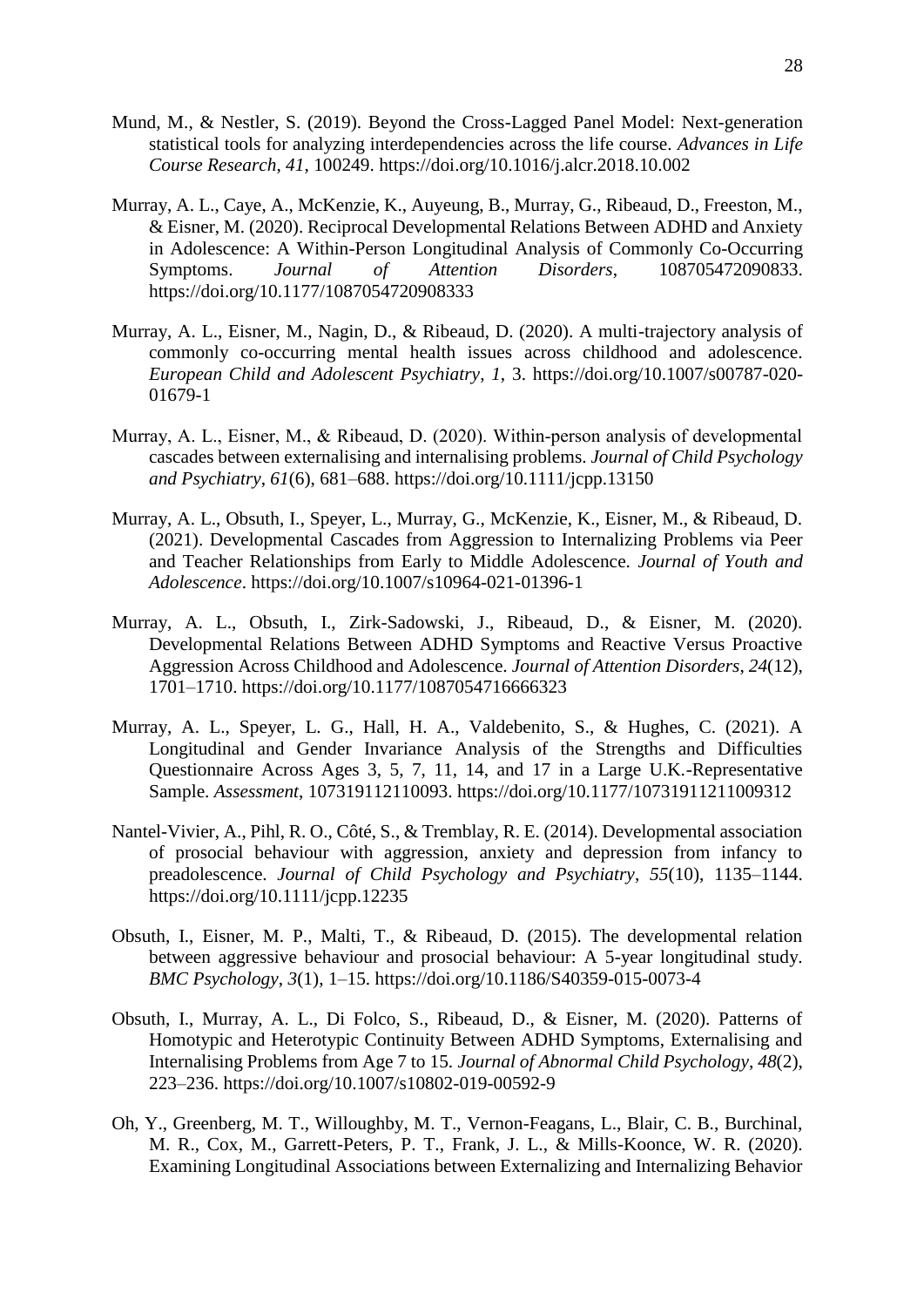Problems at Within- and Between-Child Levels. *Journal of Abnormal Child Psychology*, *48*(4), 467–480. https://doi.org/10.1007/s10802-019-00614-6

- Patalay, P., Moulton, V., Goodman, A., & Ploubidis, G. B. (2017). Cross-Domain Symptom Development Typologies and Their Antecedents: Results From the UK Millennium Cohort Study. *Journal of the American Academy of Child and Adolescent Psychiatry*, *56*(9), 765-776.e2. https://doi.org/10.1016/j.jaac.2017.06.009
- Perren, S., Stadelmann, S., Von Wyl, A., & Von Klitzing, K. (2007). Pathways of behavioural and emotional symptoms in kindergarten children: What is the role of pro-social behaviour? *European Child and Adolescent Psychiatry*, *16*(4), 209–214. https://doi.org/10.1007/s00787-006-0588-6
- R Core Team. (2017). *R: A Language and Environment for Statistical Computing*. https://www.rproject.org/
- Radu, M. (2019). *Millennium Cohort Study Seventh-Sweep Technical Report*.
- Rapee, R. M., Oar, E. L., Johnco, C. J., Forbes, M. K., Fardouly, J., Magson, N. R., & Richardson, C. E. (2019). Adolescent development and risk for the onset of socialemotional disorders: A review and conceptual model. In *Behaviour Research and Therapy* (Vol. 123). Elsevier Ltd. https://doi.org/10.1016/j.brat.2019.103501
- Reale, L., Bartoli, B., Cartabia, M., Zanetti, M., Costantino, M. A., Canevini, M. P., Termine, C., Bonati, M., Conte, S., Renzetti, V., Salvoni, L., Molteni, M., Salandi, A., Trabattoni, S., Effedri, P., Filippini, E., Pedercini, E., Zanetti, E., Fteita, N., … Rossi, G. (2017). Comorbidity prevalence and treatment outcome in children and adolescents with ADHD. *European Child and Adolescent Psychiatry*, *26*(12), 1443–1457. https://doi.org/10.1007/s00787-017-1005-z
- Rhee, S. H., Lahey, B. B., & Waldman, I. D. (2015). Comorbidity Among Dimensions of Childhood Psychopathology: Converging Evidence From Behavior Genetics. *Child Development Perspectives*, *9*(1), 26–31. https://doi.org/10.1111/cdep.12102
- Rosseel, Y. (2012). {lavaan}: An {R} Package for Structural Equation Modeling. *Journal of Statistical Software*, *48*(2), 1–36. http://www.jstatsoft.org/v48/i02/
- Rouquette, A., Pingault, J. B., Fried, E. I., Orri, M., Falissard, B., Kossakowski, J. J., Vitaro, F., Tremblay, R., Cote, S. M., & Borsboom, D. (2018). Emotional and Behavioral Symptom Network Structure in Elementary School Girls and Association with Anxiety Disorders and Depression in Adolescence and Early Adulthood: A Network Analysis. *JAMA Psychiatry*, *75*(11), 1173–1181. https://doi.org/10.1001/jamapsychiatry.2018.2119
- Roy, A., Hartman, C. A., Veenstra, R., & Oldehinkel, A. J. (2015). Peer dislike and victimisation in pathways from ADHD symptoms to depression. *European Child and Adolescent Psychiatry*, *24*(8), 887–895. https://doi.org/10.1007/s00787-014-0633-9
- Rubin, K. H., Hymel, S., & Mills, R. S. L. (1989). Sociability and Social Withdrawal in Childhood: Stability and Outcomes. *Journal of Personality*, *57*(2), 237–255. https://doi.org/10.1111/j.1467-6494.1989.tb00482.x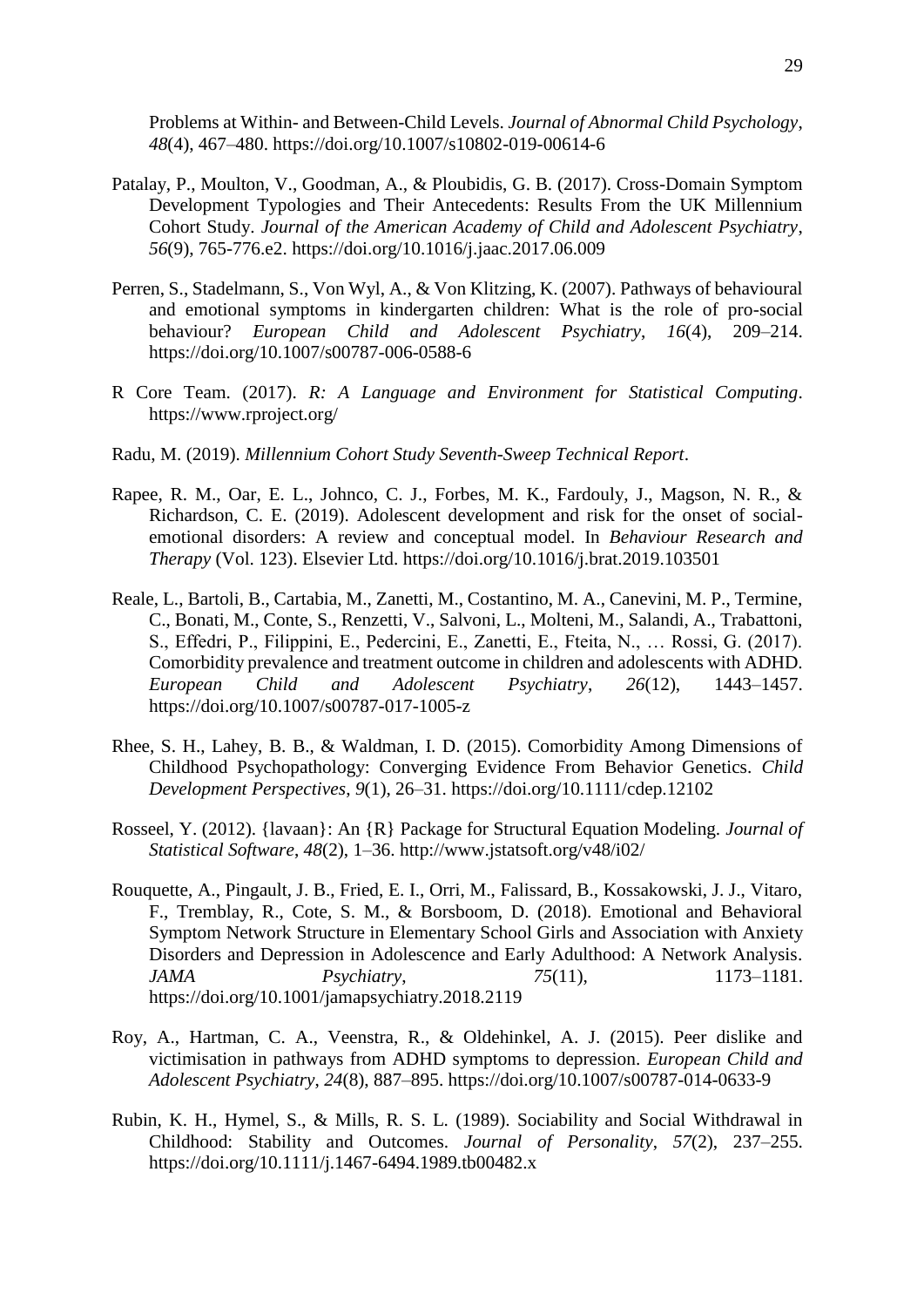- Shepherd, P., & Gilbert, E. (2019). *Millennium Cohort Study Ethical Review and Consent*. www.cls.ucl.ac.ukwww.cls.ucl.ac.uk
- Sosu, E. M., & Schmidt, P. (2017). Tracking Emotional and Behavioral Changes in Childhood: Does the Strength and Difficulties Questionnaire Measure the Same Constructs Across Time? *Journal of Psychoeducational Assessment*, *35*(7), 643–656. https://doi.org/10.1177/0734282916655503
- Steinberg, L., & Monahan, K. C. (2007). Age Differences in Resistance to Peer Influence. *Developmental Psychology*, *43*(6), 1531–1543. https://doi.org/10.1037/0012- 1649.43.6.1531
- van Lier, P. A. C., & Koot, H. M. (2010). Developmental cascades of peer relations and symptoms of externalizing and internalizing problems from kindergarten to fourth-grade elementary school. *Development and Psychopathology*, *22*(3), 569–582. https://doi.org/10.1017/S0954579410000283
- van Lier, P. A. C., Vitaro, F., Barker, E. D., Brendgen, M., Tremblay, R. E., & Boivin, M. (2012). Peer victimization, poor academic achievement, and the link between childhood externalizing and internalizing problems. *Child Development*, *83*(5), 1775–1788. https://doi.org/10.1111/j.1467-8624.2012.01802.x
- Vernberg, E. M., Abwender, D. A., Ewell, K. K., & Beery, S. H. (1992). Social Anxiety and Peer Relationships in Early Adolescence: A Prospective Analysis. *Journal of Clinical Child Psychology*, *21*(2), 189–196. https://doi.org/10.1207/s15374424jccp2102\_11
- Vugteveen, J., de Bildt, A., Serra, M., de Wolff, M. S., & Timmerman, M. E. (2020). Psychometric Properties of the Dutch Strengths and Difficulties Questionnaire (SDQ) in Adolescent Community and Clinical Populations. *Assessment*, *27*(7), 1476–1489. https://doi.org/10.1177/1073191118804082
- WHO. (2018). WHO | Child and adolescent mental health. *WHO*. http://www.who.int/mental\_health/maternal-child/child\_adolescent/en/
- Wild, B., Eichler, M., Friederich, H. C., Hartmann, M., Zipfel, S., & Herzog, W. (2010). A graphical vector autoregressive modelling approach to the analysis of electronic diary data. *BMC Medical Research Methodology*, *10*(1), 28. https://doi.org/10.1186/1471- 2288-10-28
- Yu, R., Branje, S., Meeus, W., Koot, H. M., van Lier, P., & Fazel, S. (2018). Victimization Mediates the Longitudinal Association Between Depressive Symptoms and Violent Behaviors in Adolescence. *Journal of Abnormal Child Psychology*, *46*(4), 839–848. https://doi.org/10.1007/s10802-017-0325-2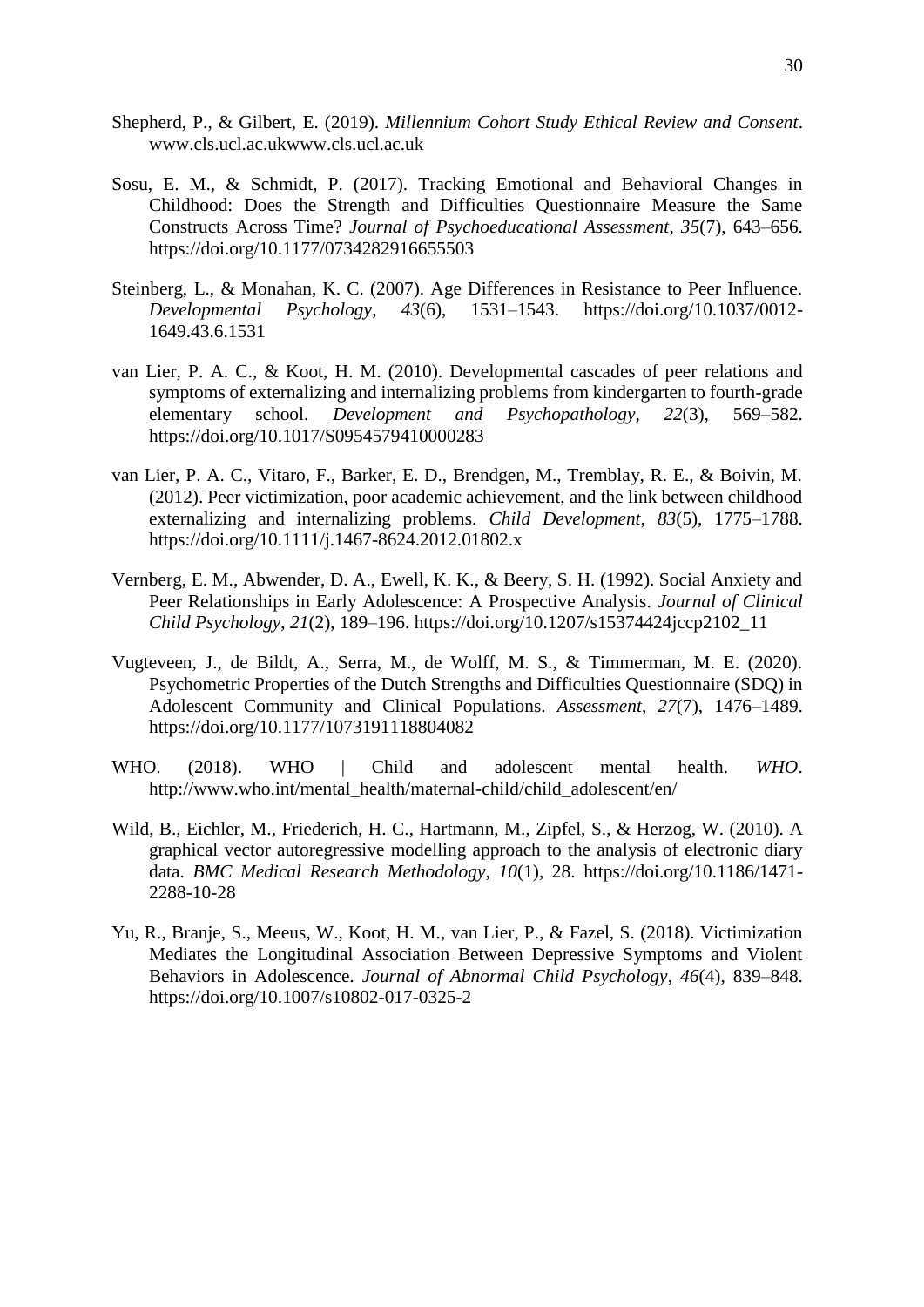## **Figure Captions**

#### **Figure 1**

*ALT-SR: Constrained Autoregressive/Cross-lagged Effects and Residual Covariances Networks*



*Note.* (a) represents the estimated within-person autoregressive and cross-lagged effects of the ALT-SR in the form of significant regression coefficients; (b) represents the estimated within-person within-time associations of the ALT-SR as a covariance network; solid edges (blue) indicate positive effects, dashed edges (red) negative effects; edge widths are proportional to the strength of association of all included edges.